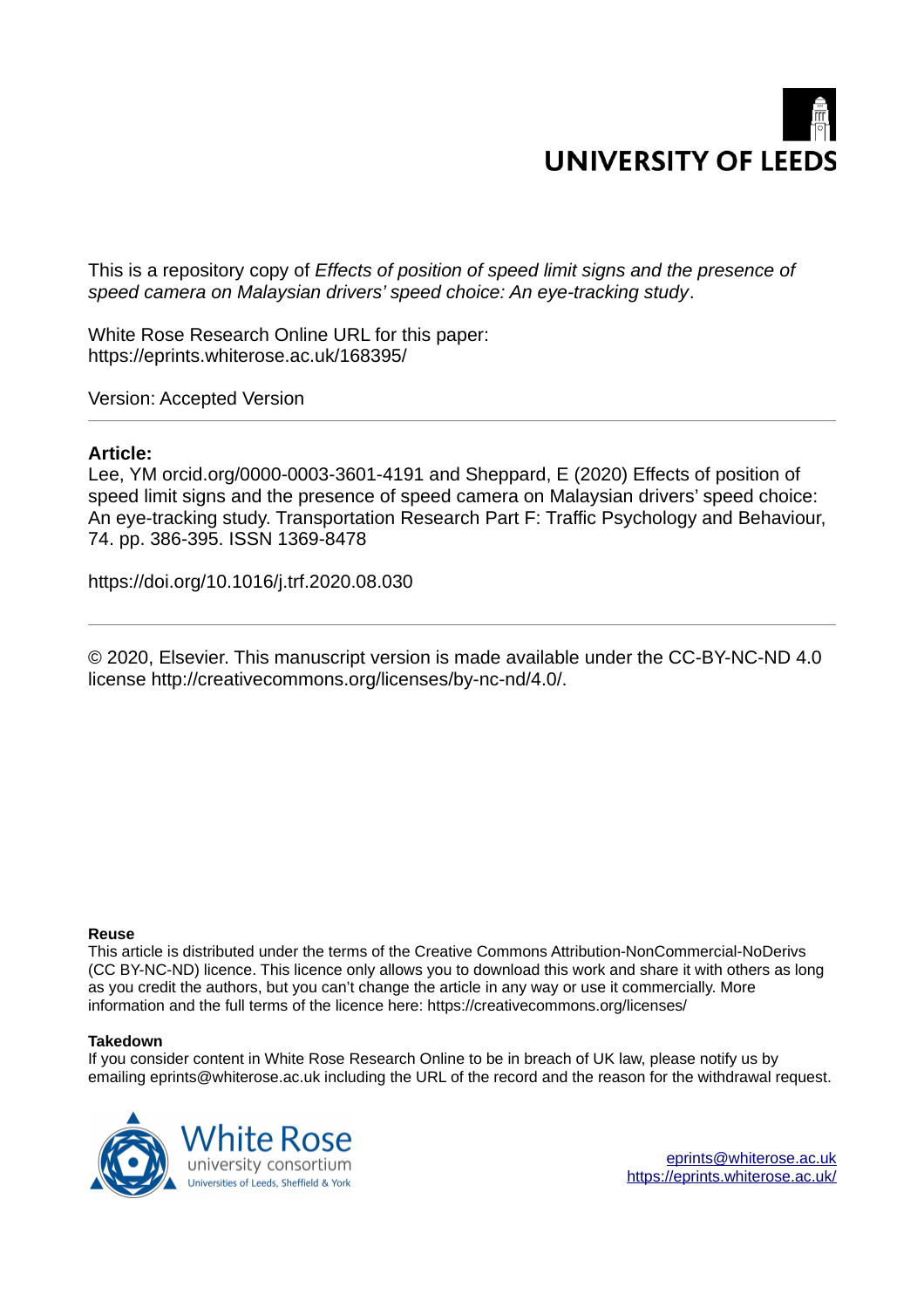# Running header: THE EFFECT OF INTERVENTIONS ON SPEED CHOICE

# **Effects of position of speed limit signs and the presence of speed camera on Malaysian drivers' speed choice: An eye-tracking study**

Yee Mun LEE<sup>1</sup>, Elizabeth SHEPPARD<sup>2</sup>

<sup>1</sup>University of Leeds

<sup>2</sup>University of Nottingham

Please address correspondence concerning this manuscript to:

Yee Mun LEE

University of Leeds

Institute for Transport Studies

LS1 9JT

Leeds

United Kingdom

E-mail: y.m.lee@leeds.ac.uk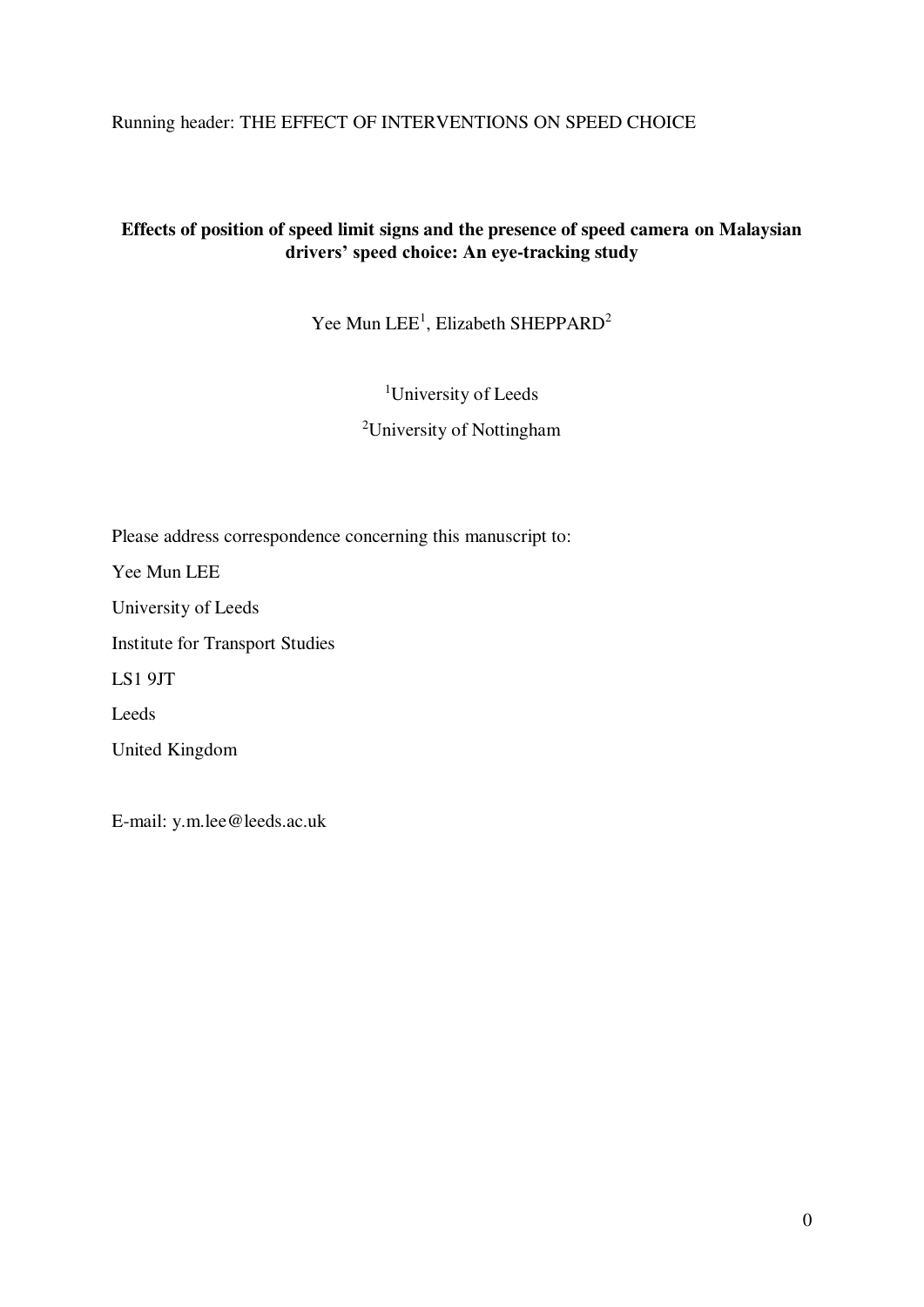## Abstract

Speeding is one of the most common driving violations in the world including in Malaysia. Reducing speed-related fatalities is one of Malaysia's strategies to improve road safety. The current study aimed to investigate the effect of speed limit sign positioning and the presence of speed camera on drivers' judgments about the appropriate speed to drive and their associated eye movements. Twenty participants took part in the study, and thirty two images of roads with a range of actual speed limits were presented. In each picture the displayed speed limit was edited to 30% lower than what participants think is appropriate on average. Speed limit signs were either presented on the road or on the speed limit sign boards at the road sides, and a speed camera sign was either present or not. Drivers judged a lower appropriate speed to drive when the camera sign was present than absent, while there was a wider spread of differences between judged and displayed speed when the speed limit sign was presented on the board than on the road. Drivers were quicker in fixating and looked more at the general area in which the speed limit sign appeared. Therefore drivers' visual attention across scenes may be manipulated by the sign positions. These low-cost interventions could be useful in managing speed choice in Malaysia.

Keywords: appropriate speed; credibility; judgment; speed limit signs; speed camera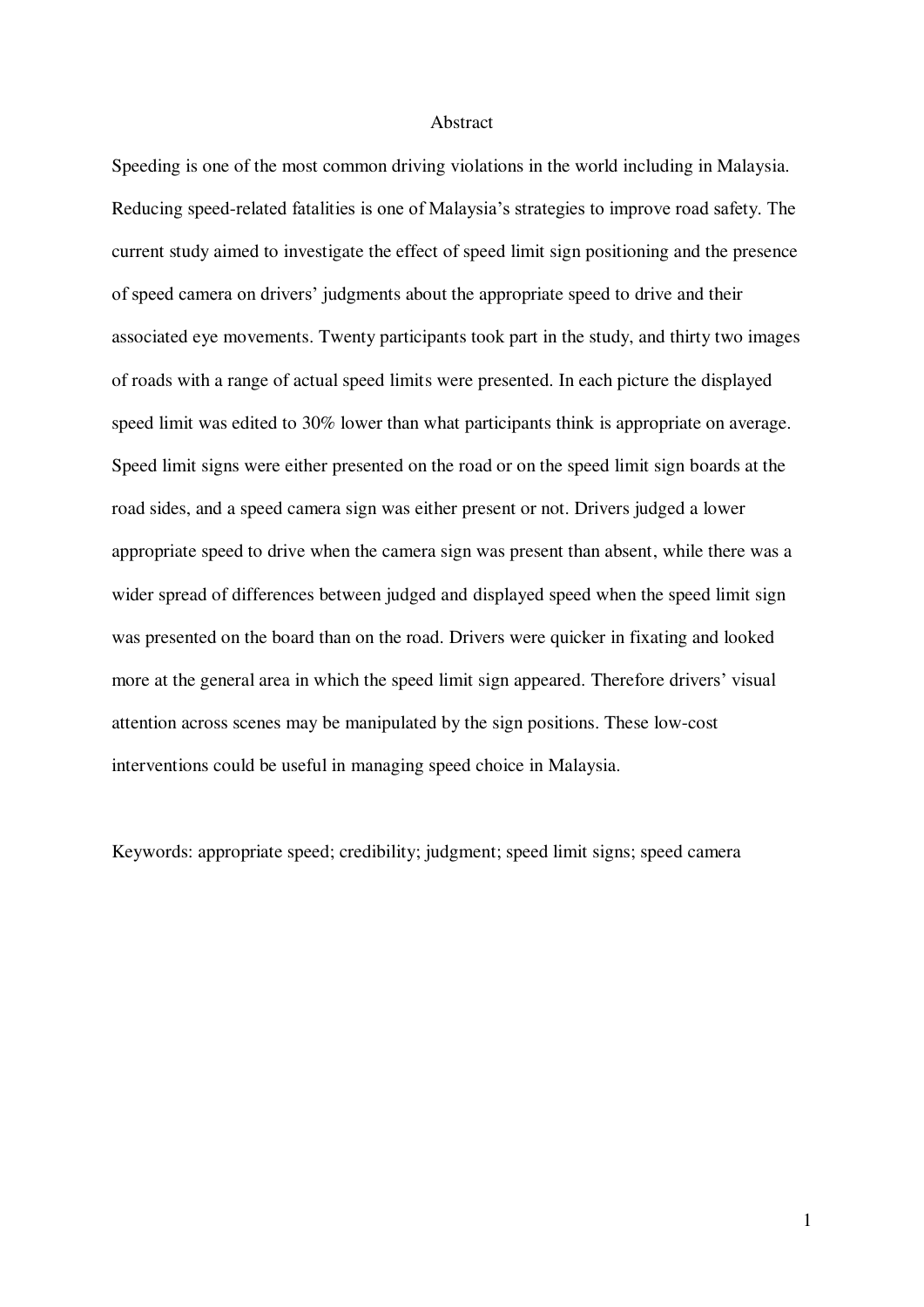#### 1. Introduction

 A review of data from thirty-two countries across the world identified speed as one of the priority challenges for global road safety (IRTAD, 2016). Speeding is one of the most common driving violations in the world (IRTAD, 2016; Roslan et al., 2011), including in Malaysia (IRTAD, 2017). A study showed that in Malaysia, the compliance rate with the 90km/h displayed speed limit on rural roads varies between 53% and 90% (Firdaus et al., 2015, as cited in IRTAD, 2016, 2017), and more than 50% of drivers ignored speed limits (Othman, 2015). Reducing speeding related fatalities is a specific target that many countries are working on to improve road safety, including Cambodia, Ireland, Serbia and Spain (IRTAD, 2016). IRTAD (2016) reported that several countries have successfully reduced the number of road fatalities by over 50% between 2000 and 2014, and one of the contributing factors to such an impressive reduction is programmes that address the main risks such as speeding.

 Speed limits are considered to be part of effective speed management by providing guidance on the speed drivers should adopt. Drivers whose speed differs greatly from the speed limit set are more likely to be involved in road accidents (e.g. Soloman, 1964). Similarly, a review paper reported that drivers whose speed differs greatly from the limit are more like to crash and speed also affects the severity of collision (Aarts & van Schagen, 2006). One of the major factors which affects compliance with speed limits is whether drivers think that the limits are credible (OECD/ECMT, 2006; Van Schagen, Wegman, & Roszbach, 2004, Van Nes, Branderburg, Twisk, 2010, Gardner & Rockwell, 1983, Kanellaidis, Golias & Zarifopoulos, 1995). When asked why they violate speed limits, one of the responses often given by drivers is that they do not regard the speed limits as being credible (Kanellaidis, Golias, & Zarifopoulos, 1995).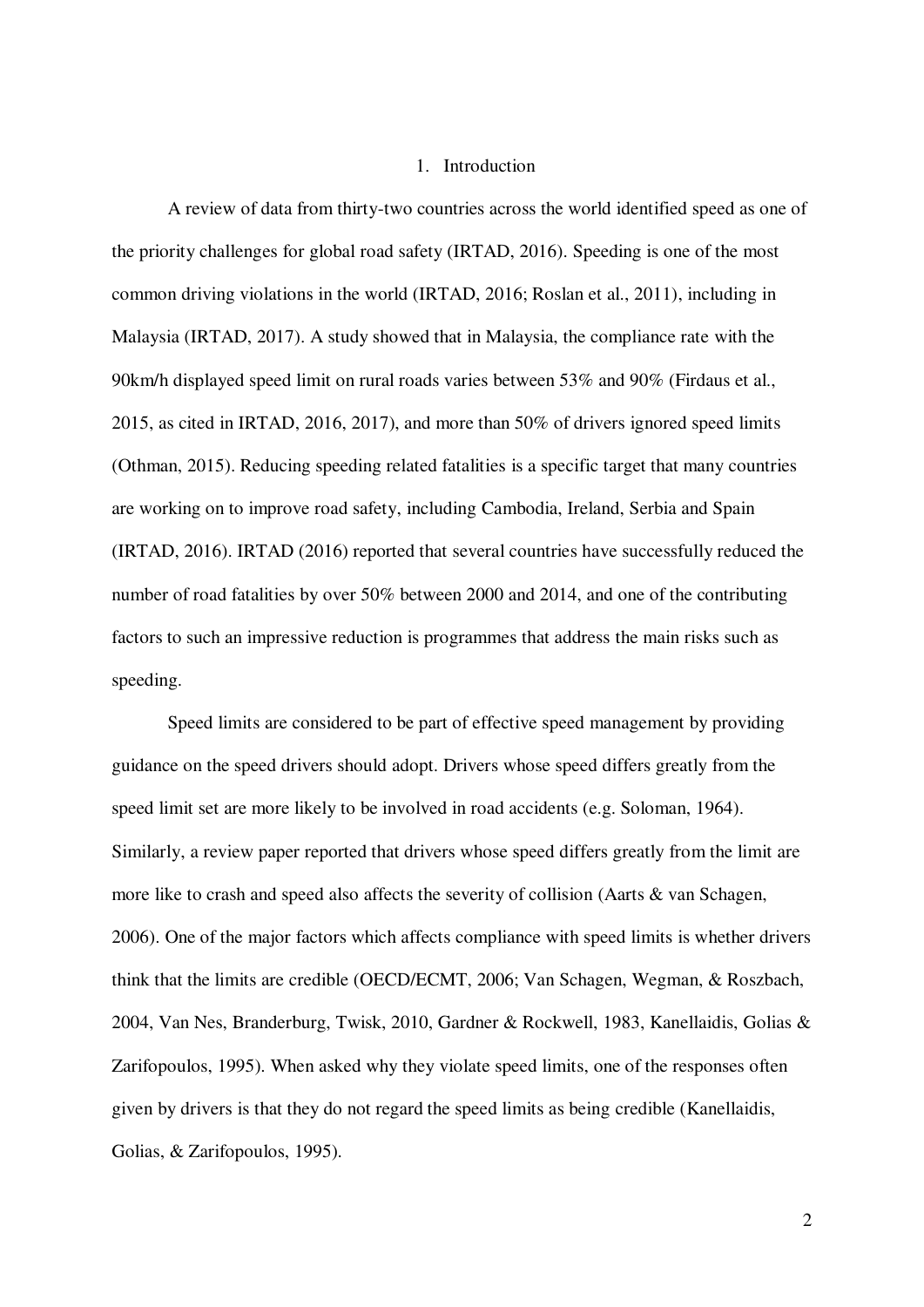That speed limit credibility affects drivers' judgments about the appropriate speed to drive has been demonstrated empirically in a study where speed limit information presented to drivers was manipulated in four different conditions (Lee et al., 2017). In a first experiment, drivers were asked to view photographs of roads without speed limit information and judge the appropriate speed to drive on each road. The mean speed judged for each road was then used as a baseline to create four conditions with manipulated speed limit information, which were presented to new participants in a second experiment. These conditions included signs showing speed limits of 50% higher or lower than the speed judged to be appropriate previously (which were deemed to be non-credible) or 10% higher or lower than the speed judged to be appropriate previously (which were deemed to be credible). The results showed that drivers' judgments were consistent with the displayed speed limits that were 10% lower, but not with speed limits that deviated highly (50% higher or lower) from the appropriate speed judged in the first experiment. The findings suggest that drivers are more likely to comply with speed limits that appear credible than those which deviate highly from the speeds which they would judge appropriate in the absence of speed limit information.

# 1.1 Interventions to increase compliance with displayed speed limits

Various kinds of intervention have been introduced with the aim of increasing compliance with displayed speed limits. One intervention that has been implemented in some parts of the world is to increase the conspicuity of the speed limit by painting it onto the road itself rather than presenting it on a sign by the road side. This intervention may be beneficial given that drivers appear to primarily focus on features of the road itself when judging the appropriate speed to drive (Goldenbeld & van Schagen, 2007; Lee et al., 2017). If drivers do not look at speed limit signs then they would not take this information into account when they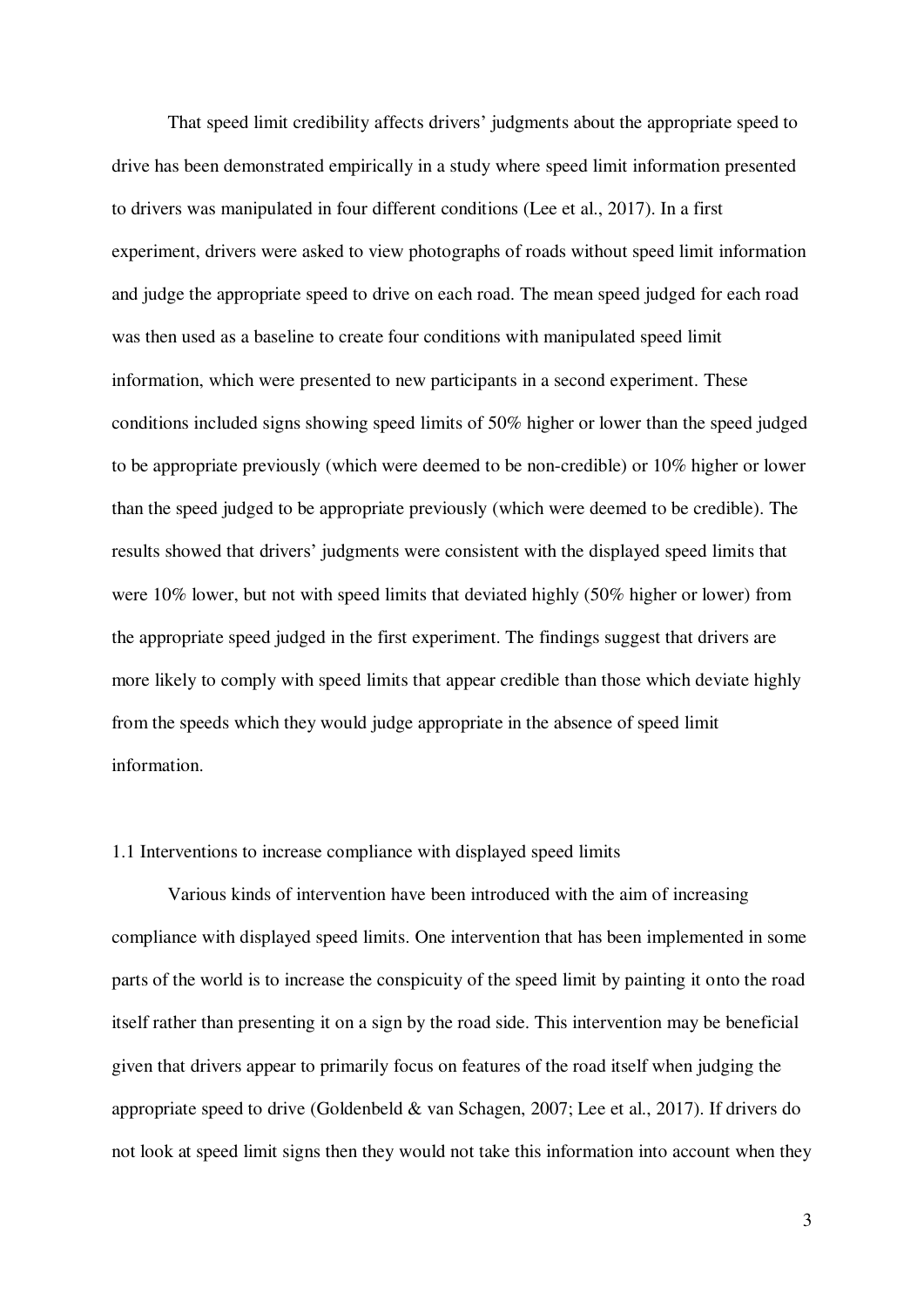choose their speed. Moreover, even if drivers always look at the speed limit signs, making the speed limit sign larger and placing it on the road itself might increase its perceived importance when making a decision about the appropriate speed to drive. However, although this intervention has been used in several countries including the UK and Australia, only limited research has tested its efficacy. A study by Radalji (2002) investigated the effects of installation of painted 40 km/hr speed limit signs on the road on drivers' speed around school zones in Australia in comparison to the previous 40 km/h speed limit signs. The study reported no speed reduction following the introduction of the painted 40 km/hr limits. However, it is worth noting that the 40 km/h limit outside the schools only applied during restricted time periods throughout the day. Therefore, it may not be possible to generalise from this about the efficacy of painted speed limits in general.

Another intervention to reduce speed which is widely used in many countries is speed cameras and these have been found to be effective in reducing road collisions in Australia and New Zealand (Keall, Povey, & Frith, 2001), seven European countries (Elvik, 1997) and the United Kingdom (Gains, Humble, Heydecker, & Robertson, 2003). Malaysia also installed Automated Enforcement System (AES) cameras as one of the strategies in the Malaysia Road Safety Plan 2006-2010. AES uses high-technology cameras to detect offenders including those who have exceeded the speed limit. A report showed its effectiveness in increasing speed limit compliance (Rahim, Marjan & Wong, 2013; MIROS, 2020) but there are no reports as yet about its impact on reducing speed-related fatalities.

#### 1.2 Current Study

Speeding is one of the leading causes of fatalities in Malaysia (IRTAD, 2017), and there is room for improvement in speed limit compliance rate (Firdaus et al., 2015, Othman, 2015). There may be some previous studies which focused on understanding how speed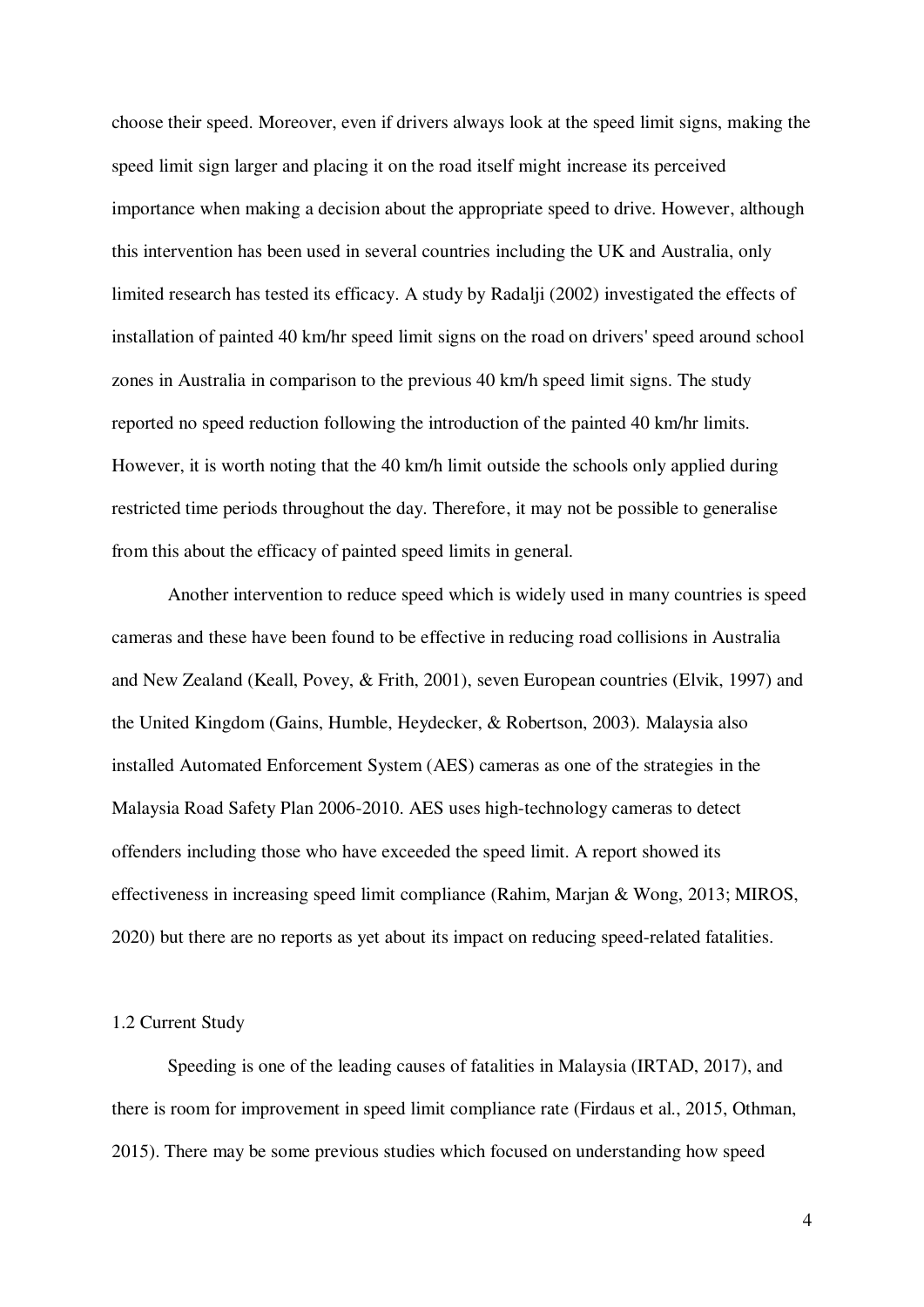credibility and interventions help improving the compliance rate (especially focusing in developed countries, e.g. Keall et al. (2001), Elvik (1997), Gains et al. (2003)), but not many studies have been done in Malaysia. Although some technologies are available such as Intelligent Speed Adaption system (ISA) (Ghadiri et al., 2013), they are not always accessible in a developing countries due to the cost of such technologies. As one of the aims of the Road Safety Plan of Malaysia 2014-2020 is to improve speed limit compliance, this current study is highly relevant in the context. There were two primary aims in this study, the first being to investigate how the position of a speed limit sign and implied presence of speed camera affects the speed at which drivers' judge it is appropriate to drive on the roads when a set of non-credible speed limit sign values were provided (non-credible values were chosen to ensure that drivers would not comply with the limits in the absence of the experimental manipulations).

The second aim was to investigate whether those same independent variables also affected drivers' eye movements while making the judgments. As driving is a highly visual task, much previous research has focused on drivers' eye movements in road environments, with some evidence suggesting that eye movement strategies may relate to driver expertise and even crash liability (e.g. Chapman & Underwood, 1998; see Robbins & Chapman, 2019, for a review). In the context of the current study, it is important therefore to determine whether the manipulations of speed limit and speed camera information influence drivers' looking strategies as these could have unintended consequences for overall safety. For instance, it could be that it is beneficial for the speed limit sign to be presented on the road rather than on a board at the side if it enables drivers to maintain their focus at the centre of the roadway rather than diverting attention towards the roadside.

 Drivers were presented with photographs of road scenes and asked to judge the appropriate speed to drive. The photographs were taken from Lee et al. (2017) and hence we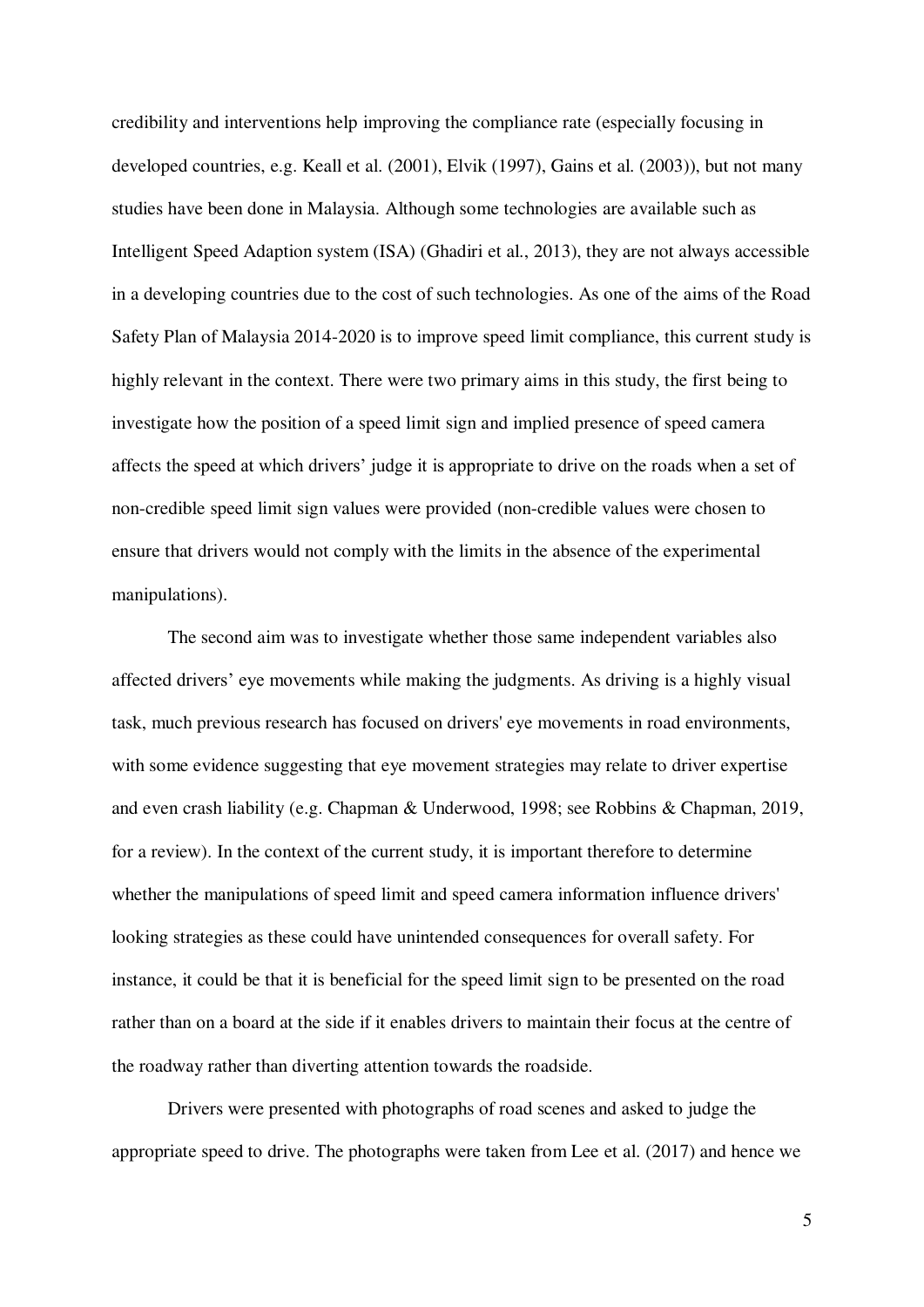already know what speed drivers judged to be appropriate to drive on each road in the absence of any speed limit information. Each photograph was presented with a speed limit value that was 30% lower than the value which drivers had judged appropriate to drive in the previous study – in other words, we deliberately presented speed limits with which drivers do not tend to comply. The location of speed limit was manipulated: it was either displayed on the board at the side of the road or painted on the road itself. On half of the trials a sign board indicating that a speed camera was present was also included.

We predicted that drivers would judge speeds that were closer to the displayed speed limit as appropriate when the speed limit was presented on the road than on the boards. We also predicted that they would judge lower speeds to be appropriate when there was a speed camera sign present in the scene than when there was no speed camera sign. We predicted that drivers would comply with the speed limits when a speed camera sign was present i.e. judge it appropriate to drive at a speed that is not significantly higher than the displayed speed.

For eye movements, we analysed attention to three areas of the roadway: the left-hand side, the right-hand side, and the road itself. We focused on these broader regions rather than fixations on the speed limit signs themselves because it would inform us whether the distribution of drivers' eye movements across the whole scene would differ as a function of the sign location. We predicted that drivers would first fixate sooner and also spend longer looking at the road sides (left and right) when the speed limit signs were displayed on the sign boards, while they would spend longer looking at the road itself when the speed limit sign appeared on the road. We further predicted that drivers would spend more time looking at the area in which the speed limit sign appeared when the speed camera sign was present than not present, as drivers would be more concerned about complying with the speed limit when there is a speed camera in the environment.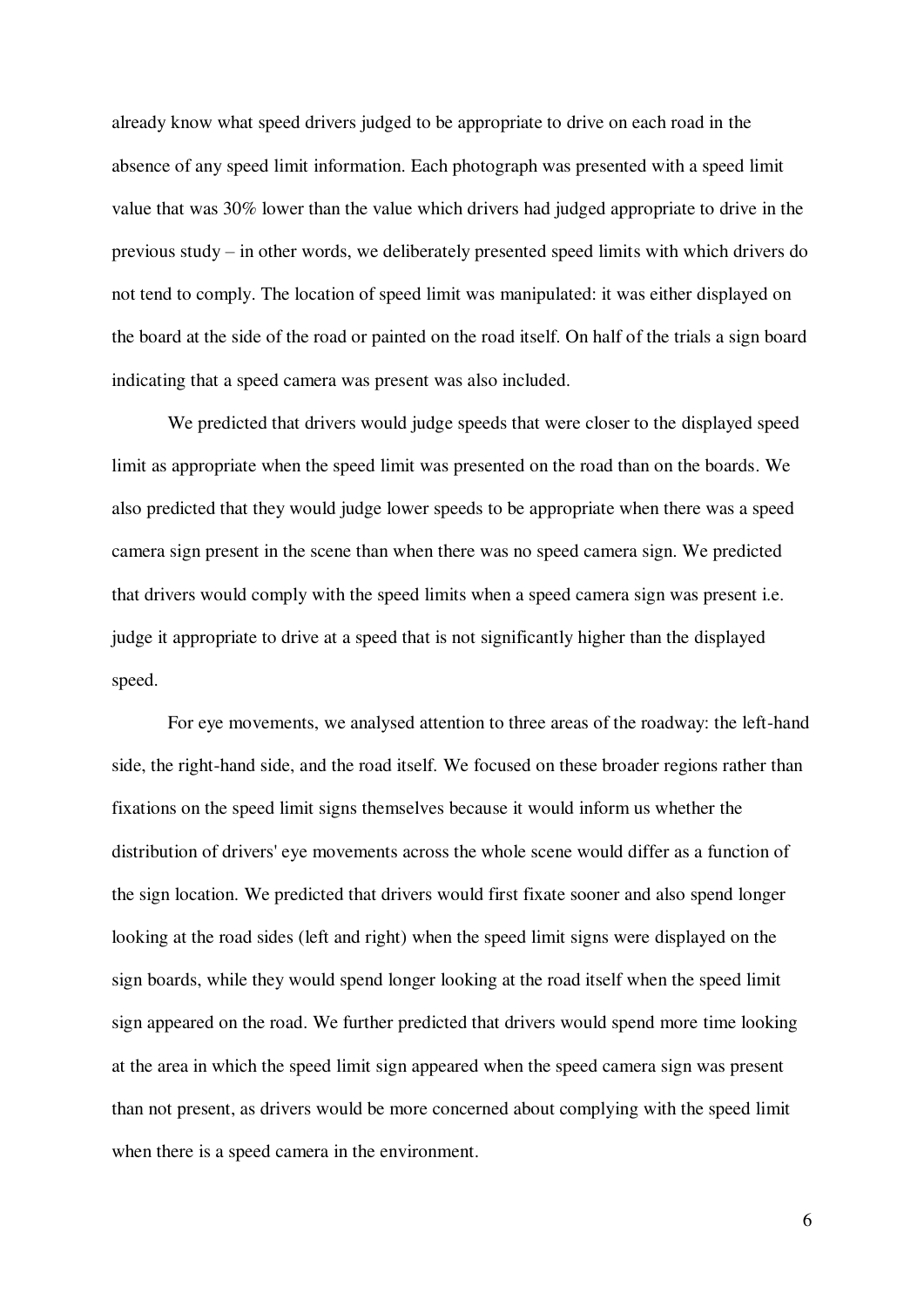## 2. Methods

#### 2.1. Participants

Twenty Malaysian drivers took part in this experiment (10 females and 10 males). They had a mean age of 22.2 years old (S.D. = 3.02), ranging from 17 to 28 years old. They also reported having a mean of 3.50 years (S.D. = 2.70) of active driving experience, ranging from 0.08 to 7.25 years, since getting their provisional license in Malaysia. All reported normal or corrected-to-normal vision.

2.2. Design

A 2 x 2 within-participants design was used. There were two independent variables: position of the speed limit sign (on the board or on the road) and the presence of speed camera sign (present or absent). The dependent variable was the appropriate speed to drive judged by participants (km/h).

2.3. Stimuli

Thirty two images of Malaysian roads from Lee et al. (2017) were used in this experiment. The actual speed limits of the roads varied, including 4 images where the speed limit was 40km/h, 4 images with a limit of 50km/h, 5 images with a limit of 60km/h, 5 images with a limit of 70km/h, 5 images with a limit of 80km/h, 4 images with a limit of 90km/h and 5 images with a limit of 110km/h. In each picture, there was originally a speed limit sign but the images were edited. The mean judged appropriate speeds for each of the images from Experiment 1 in Lee et al. (2017) - where no speed limit information was provided - were used as a baseline for creating the new speed limit values for each of the stimuli in this experiment. The images were edited to display speed limits rounded to the nearest 10 which were approximately 30% lower (mean adjusted percentage: 30.19%) than the baseline. This set of values were chosen because in order to test the effects of the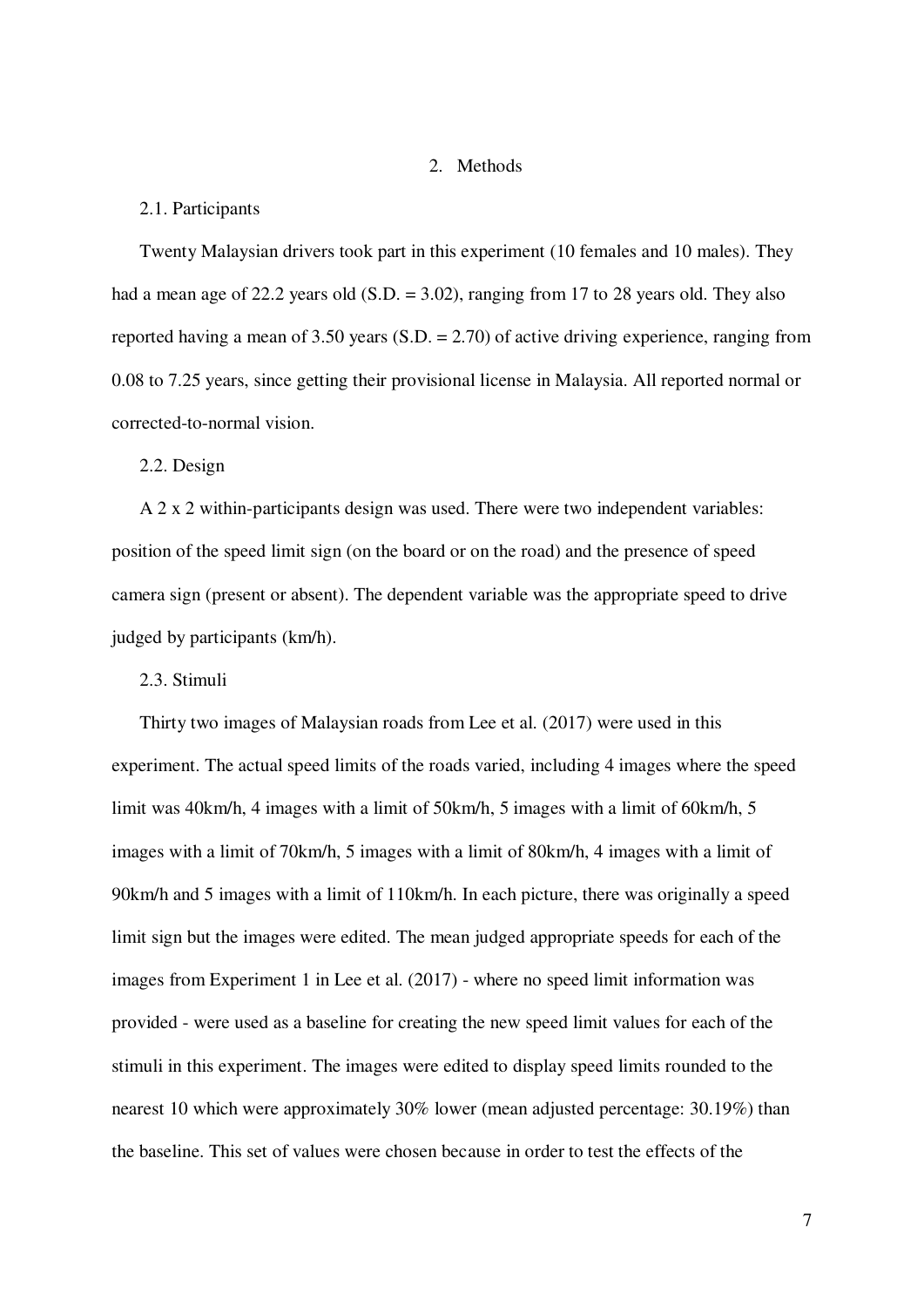interventions included in the study, we needed to ensure that drivers would be unlikely to judge the appropriate speed to drive as consistent with the limits shown in the condition where no interventions had taken place (i.e. speed limit on sign board, no speed camera sign).

 Four different versions of the 32 images were created using Photoshop software where the speed limit either appeared on the sign board or instead was written on the road and there was either a speed camera sign or no speed camera sign. Pictures were presented in the resolution of 800 x 450 pixels. Figure 1 shows examples of the four versions of one of the photographs.



Figure 1. Examples of the four versions of one of the images. Top left has the speed limit sign located on the road without a speed camera sign. Top right has the speed limit sign located on the road with a speed camera sign. Bottom left has a speed limit sign located on the board without a speed camera sign. Bottom right has the speed limit sign located on the board with a speed camera sign.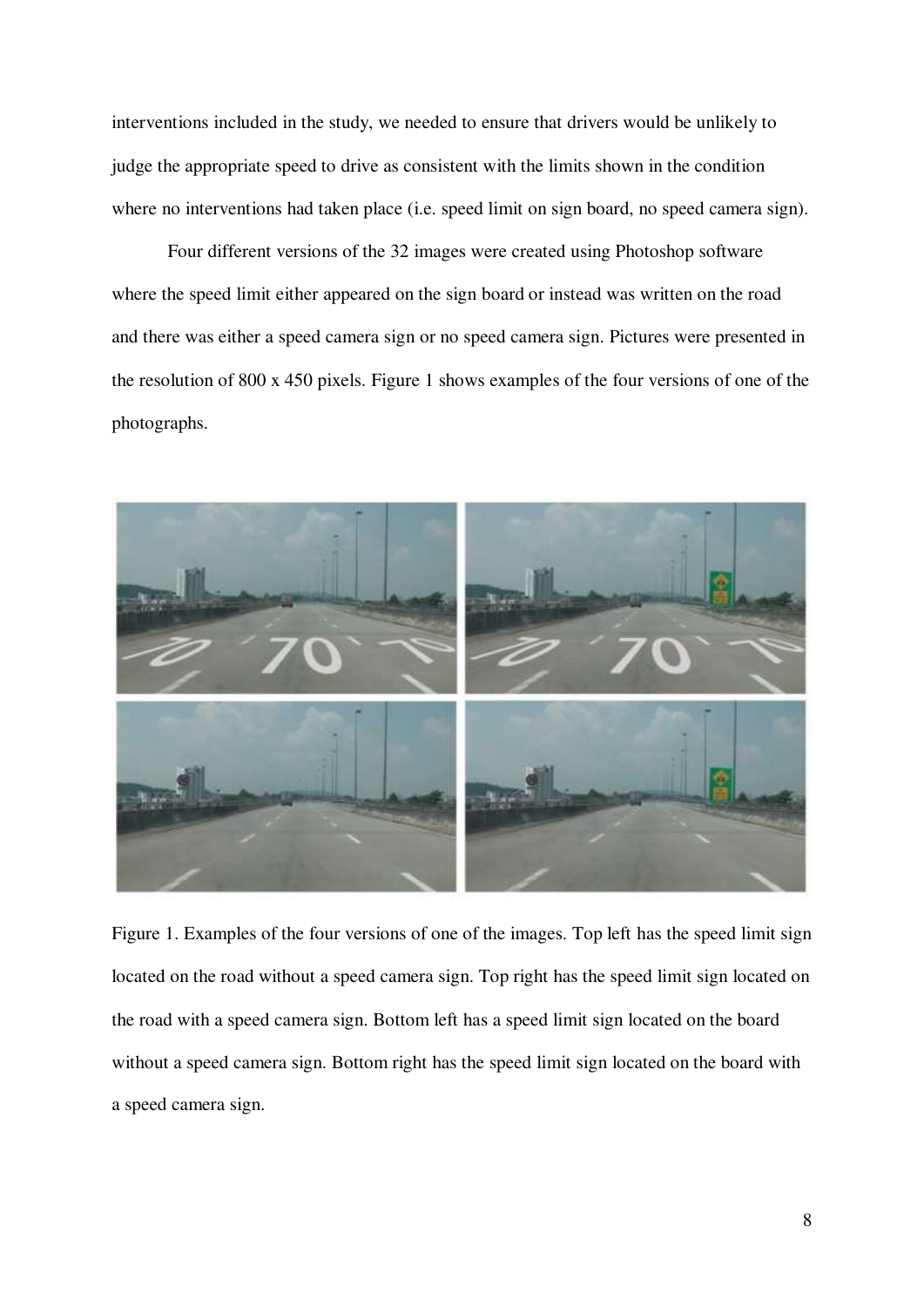# 2.4. Procedure

Each participant was presented with a total of 32 images in a random sequence on a Tobii T60 Eye Tracker. This eye tracker has an infrared camera integrated below a 17-inch TFT monitor. The eye tracker has high accuracy (0.5°) and drift compensation (less than 0.3°) and performs binocular tracking at a data sampling rate of 60 Hz. Participants' eye gaze was calibrated before the experiment according to the calibration procedure implemented in the Tobii Studio software. On each trial, a fixation point + appeared in the middle of the screen 500ms, followed by the image. As in Lee et al. (2017), participants were required to judge the appropriate speed to drive on each road. The stimuli were presented for an unlimited time and participants could use as much time as they wanted to write down the appropriate speed for each road in the unit of km per hour. Counter balancing was used, such that each participant only saw one of the four versions of each photograph (32 photos in total). Each participant saw 8 photographs with speed limit sign on the road with camera, 8 photographs with speed limit sign on the board with camera, 8 photographs with speed limit sign on the road without camera and 8 photographs with speed limit sign on the board without camera.

## 3. Results

# 3.1.Judged Appropriate Speed

| Table 1. Mean and standard deviations of judged appropriate speed for each condition |  |  |  |
|--------------------------------------------------------------------------------------|--|--|--|
|                                                                                      |  |  |  |

|                                                                  | SL sign on        | SL sign on        | SL sign on        | SL sign on        |
|------------------------------------------------------------------|-------------------|-------------------|-------------------|-------------------|
|                                                                  | board with        | board without     | road with         | road without      |
|                                                                  | Speed Camera      | Speed Camera      | Speed Camera      | Speed Camera      |
| Judged Appropriate Speed<br>(km/h)                               | 66.74 (13.87)     | 68.75 (16.35)     | 64.62 (14.43)     | 68.41 (14.00)     |
| Difference between Judged<br>Speed and Displayed Speed<br>$(\%)$ | 16.74(15.67)      | 19.11 (15.43)     | 11.98(11.01)      | 18.83 (9.81)      |
| One sample t-tests                                               | $t(31) = 6.00, p$ | $t(31) = 7.10, p$ | $t(31) = 6.04, p$ | $t(31) = 10.22$ , |
|                                                                  | $\leq .001$       | $\leq .001$       | $\leq .001$       | $p \le 0.001$     |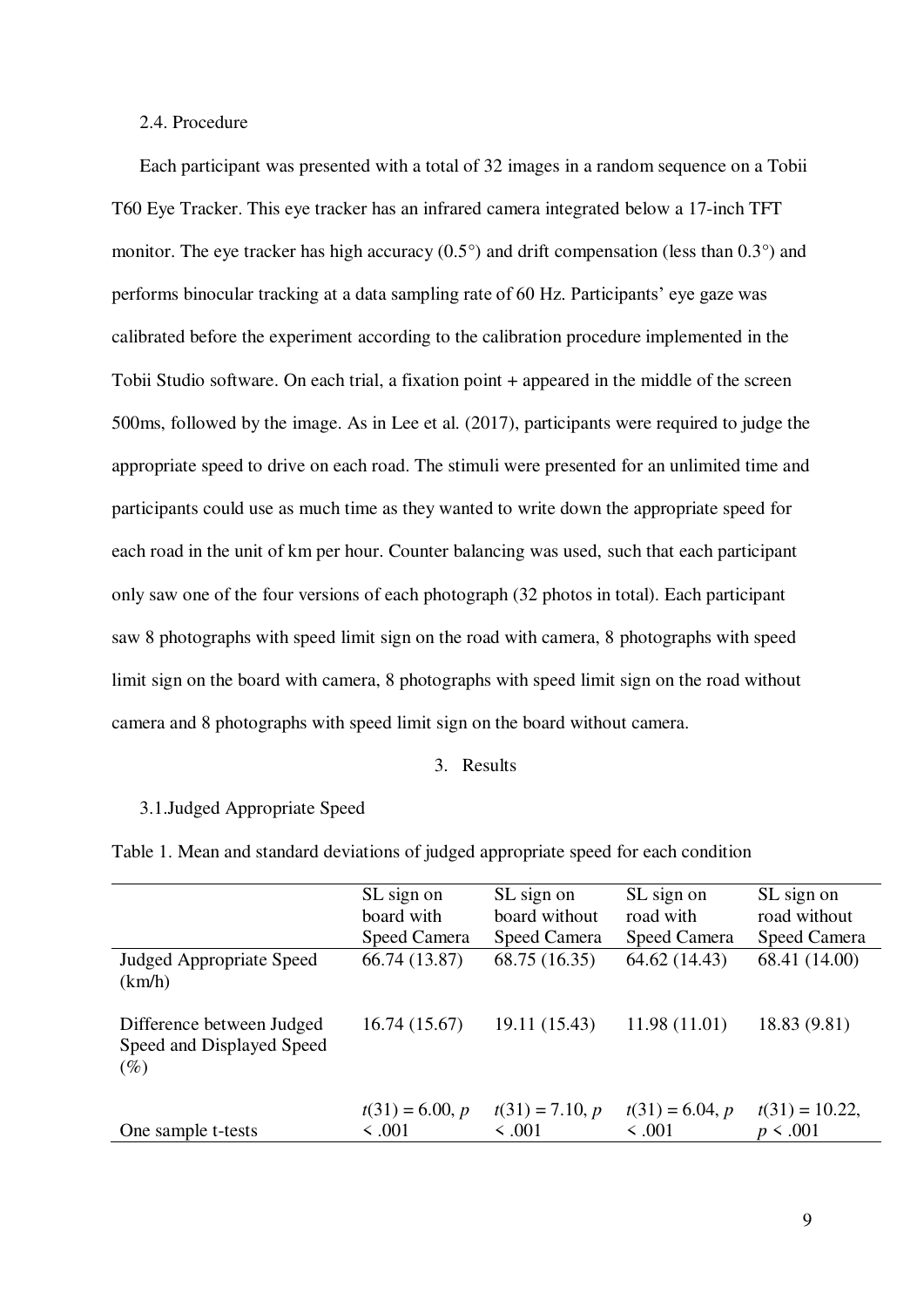Table 1 shows the mean judged appropriate speed for each condition along with the mean difference between the judged speed and the mean speed displayed on either the board or road. A 2 x 2 repeated measures ANOVA was conducted to test the effect of speed limit sign location (on the board or on the road) and presence of the speed camera sign on drivers' judgments about the appropriate speed to drive. There was a main effect of presence of the camera sign on judged speed, whereby drivers judge a lower appropriate speed to drive when the camera sign was present ( $M = 65.68$ ,  $S.D. = 14.15$ ) than when it was not ( $M = 68.58$ ,  $S.D.$  $= 15.18$ ),  $F(1,31) = 6.37$ ,  $p = .017$ ,  $\eta_p^2 = .17$ . There was no main effect of the speed limit sign location,  $F(1,31) = .90$ ,  $p = .35$ ,  $\eta_p^2 = .028$  and no interaction,  $F(1,31) = .41$ ,  $p = .53$ ,  $\eta_p^2 =$ .013.

Four one-sample t-tests were conducted to compare the difference between judged speed and displayed speed with zero, to test compliance for each condition. All four t-tests revealed significant differences, showing that participants did not comply with the speed limit sign in all conditions (see Table 1).

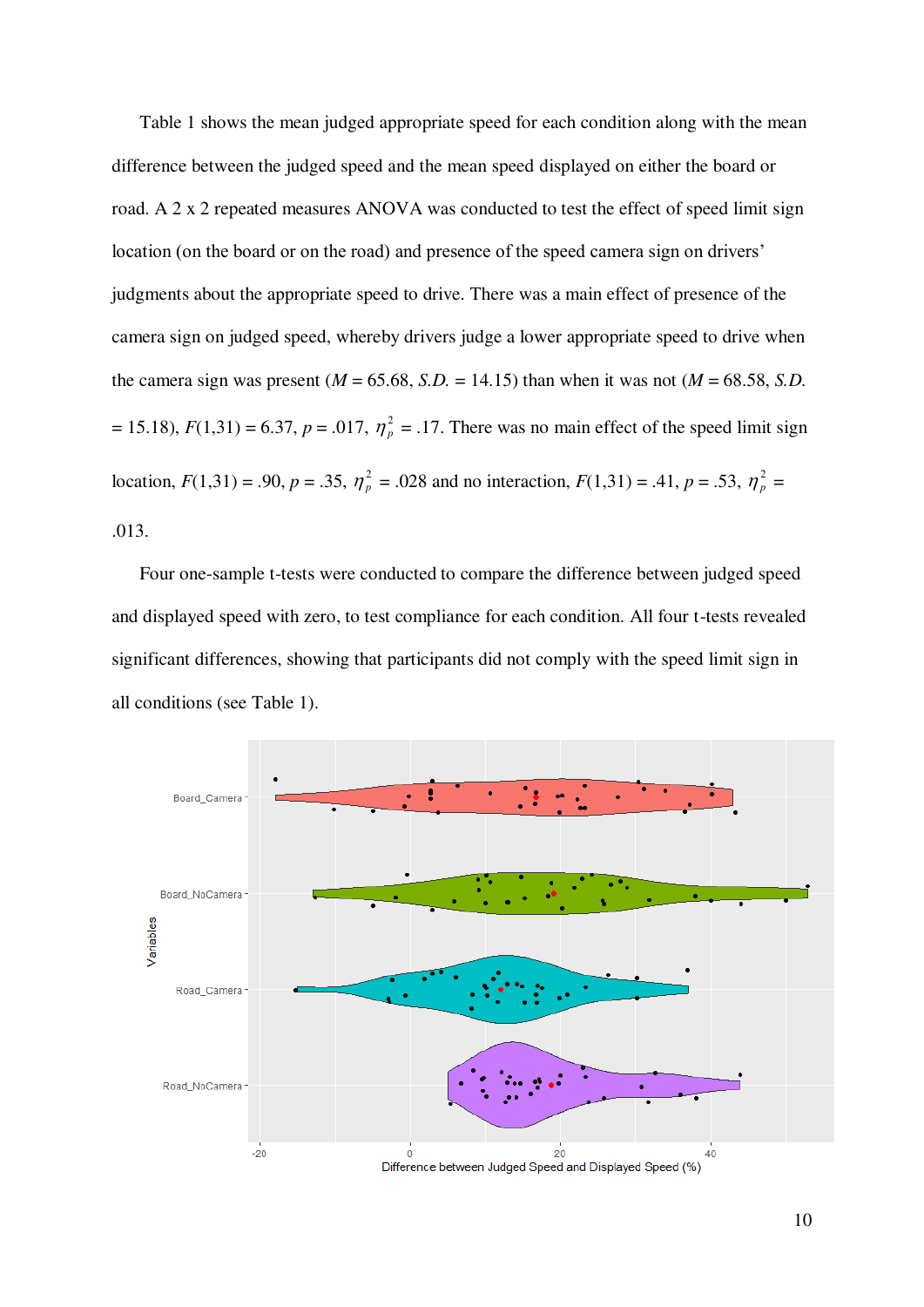# Figure 2. Boxplots of the difference between judged and displayed speed (%) for each condition (with mean percentage shown as red dots)

 The spread of differences between judged and displayed speed in percentages are shown in Figure 2 for each condition. Both conditions with the speed limit signs on the board showed a wider and thinner spread as compared to both the conditions with speed limit signs on the road. It is also apparent that in the condition with the speed limit sign on the road but no speed camera sign there were no negative difference scores, indicating that for all photographs, participants consistently judged speeds higher than the displayed speed limit. In the other three conditions, there were some stimuli for which participants judged lower than the displayed speed limit. However, a Chi-square test revealed that there was no significant association between the condition and positive or negative difference scores ( $\chi^2$  = 4.79, *p* > .05), indicating that although visually striking, this was not a clear difference between the conditions.

# 3.2.Eye Tracking Measures

The mean total fixation duration was 4210.97ms. The mean horizontal spread of fixations was 149.76 pixels and the mean vertical spread of fixations was 53.22 pixels. For each photograph, areas of interest were specified that encompassed the left side of the road, the roadway itself, and the right side (see Figure 3 for an illustration). The left side of the road occupied an average of 15.58% of the photographs, the road itself occupied 36.22% of the photographs and the right side of the road occupied 16.06% of the photographs. Two 2 x 2 x 3 repeated measures ANOVAs were conducted with speed limit location (board or road), speed camera sign (sign or no sign) and side of road (left side, road and right side) as factors. The measures included time to first fixate the region, and the percentage of total fixation duration on each side.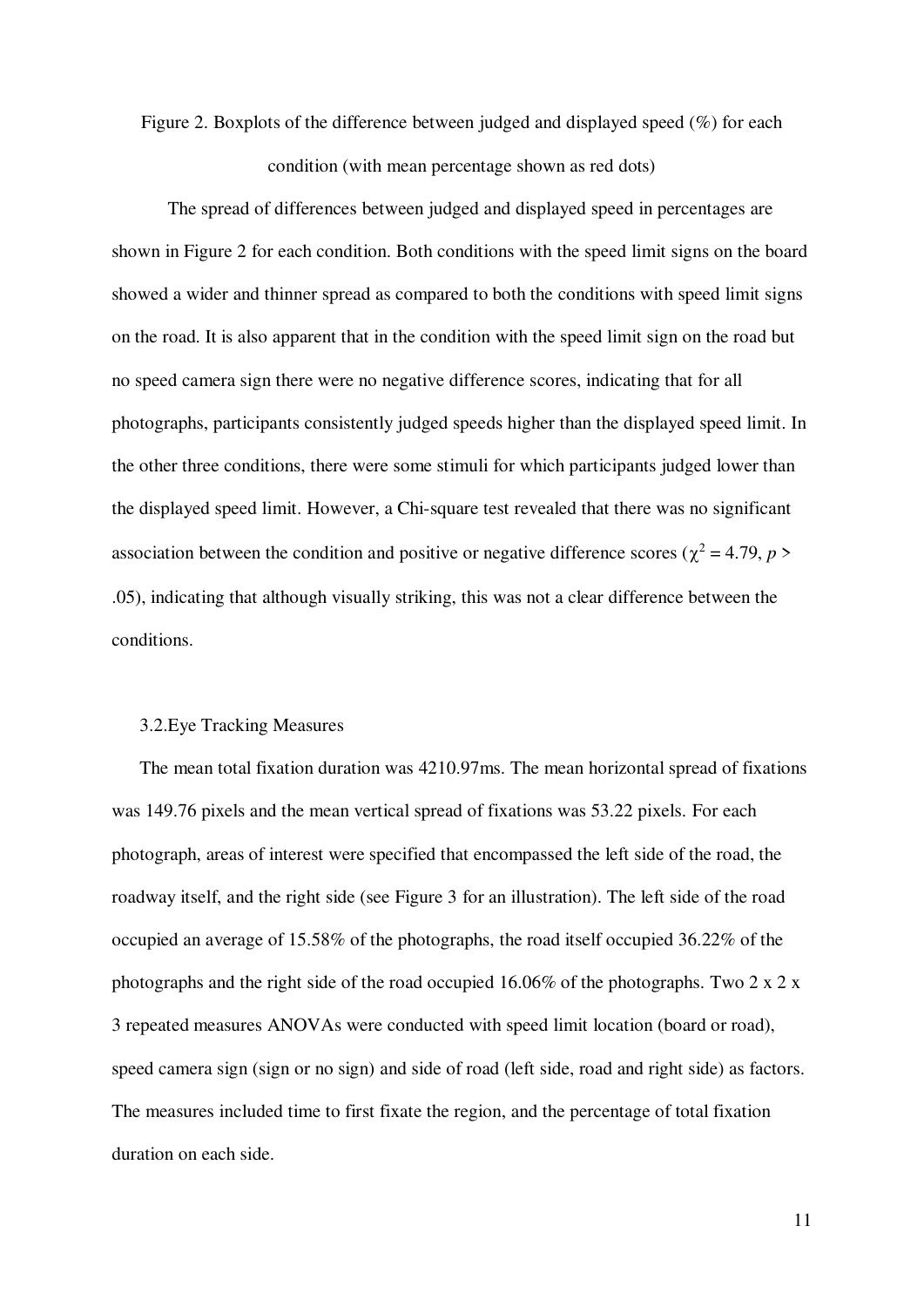

Figure 3. An example of areas of interest drawn for the left side, right side and roadway.

# 3.2.1 Time to first fixation

Table 2. Mean and standard deviation of time to first fixate on left side, the roadway itself,

|         | SL sign on board<br>with Speed Camera | SL sign on board<br>without Speed Camera | SL sign on road<br>with Speed Camera | SL sign on road<br>without Speed Camera |
|---------|---------------------------------------|------------------------------------------|--------------------------------------|-----------------------------------------|
| Left    | 0.89(0.56)                            | 0.90(0.62)                               | 1.15(0.92)                           | 1.41(1.00)                              |
| Roadway | 0.75(0.41)                            | 0.69(0.42)                               | 0.36(0.20)                           | 0.42(0.65)                              |
| Right   | 1.38(1.09)                            | 1.19 (0.66)                              | 1.50(1.17)                           | 1.61(1.37)                              |

and right side of the road for each condition

*For time to first fixation* (Table 2), results revealed a main effect of road sections,

 $F(2,36) = 19.88$ ,  $p \le 0.001$ ,  $\eta_p^2 = 0.525$ . Bonferroni pairwise comparisons revealed that

participants were significantly faster in fixating on the road itself (0.55s) as compared to the

left hand side of the road (1.09s),  $p \le 0.001$ ; and the right hand side of the road (1.42s),  $p \le$ 

.001. No difference was found between left and right sides of the road.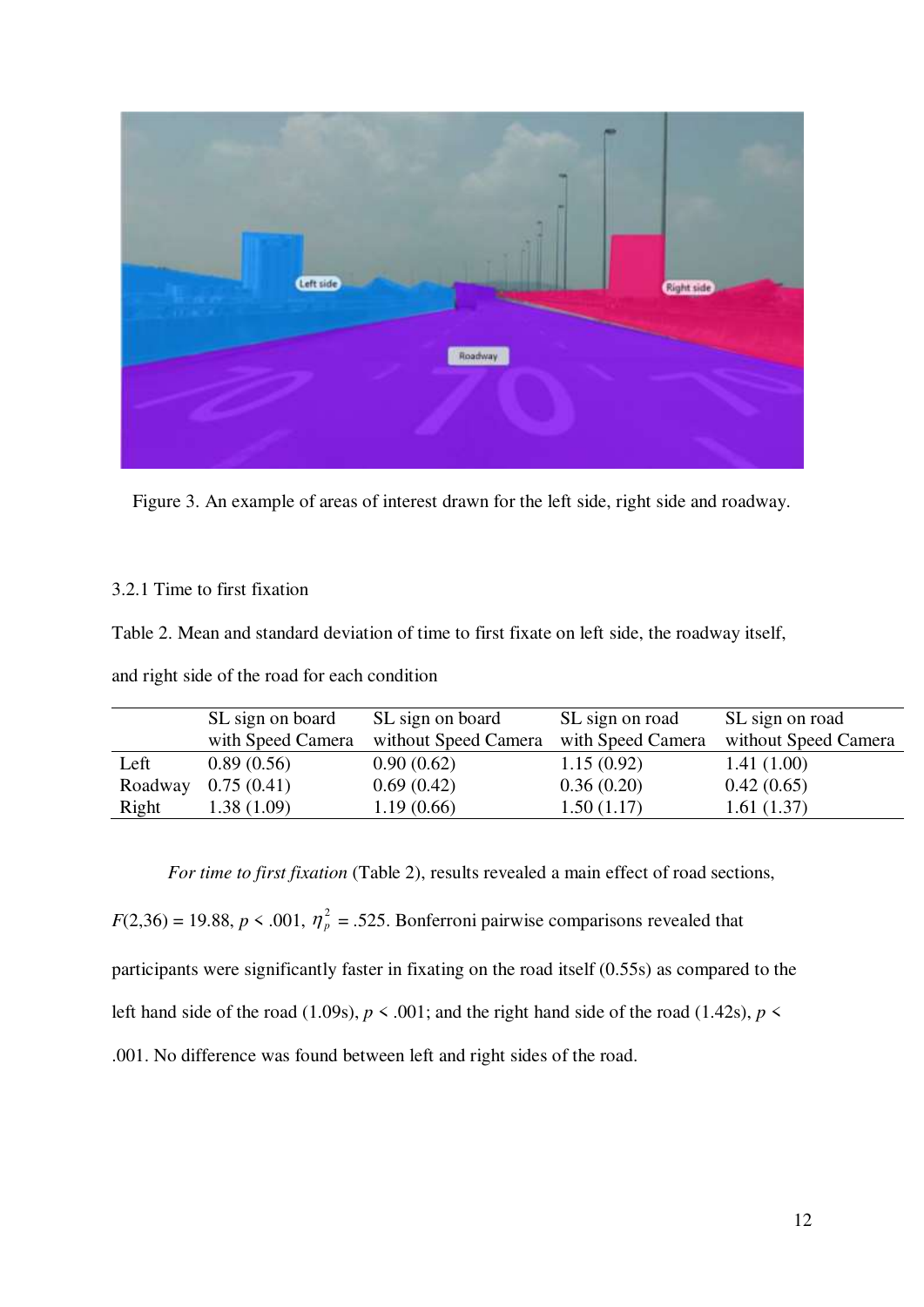

Figure 4. Time to first fixate on each road section when the speed limit sign was presented on the board and on the road (error bars depicted the SEM)

There was also an interaction between road sections and location of speed limit sign,  $F(2,36) = 5.10, p = .20, \eta_p^2 = .221$ , see Figure 4. Paired-samples t-tests revealed that participants were quicker to fixate on the left side when the speed limit sign was on the board (0.89s) than on the road (1.23s),  $t(19) = 2.16$ ,  $p = .044$ . On the other hand, participants were quicker to fixate on the middle of the road when the speed limit sign was on the road (0.40s) than on the board  $(0.74s)$ ,  $t(19) = 3.61$ ,  $p = .002$ . No difference was found for first fixating on the right side of the road. No other main effects or interactions were found.

# 3.2.2 Ratio of Total Fixation Duration

Table 3. Mean and standard deviation of total fixation duration on the left, middle, and right side of the road for each conditions

|         | SL sign on board  | SL sign on board     | SL sign on road   | SL sign on road      |
|---------|-------------------|----------------------|-------------------|----------------------|
|         | with Speed Camera | without Speed Camera | with Speed Camera | without Speed Camera |
| Left    | 2.32(1.17)        | 1.99(0.98)           | 1.70(0.71)        | 1.22(0.59)           |
| Roadway | 1.18(0.55)        | 1.20(0.46)           | 1.81(0.64)        | 1.79(0.58)           |
| Right   | 1.78(0.61)        | 1.64(0.63)           | 1.55(0.64)        | 0.99(0.51)           |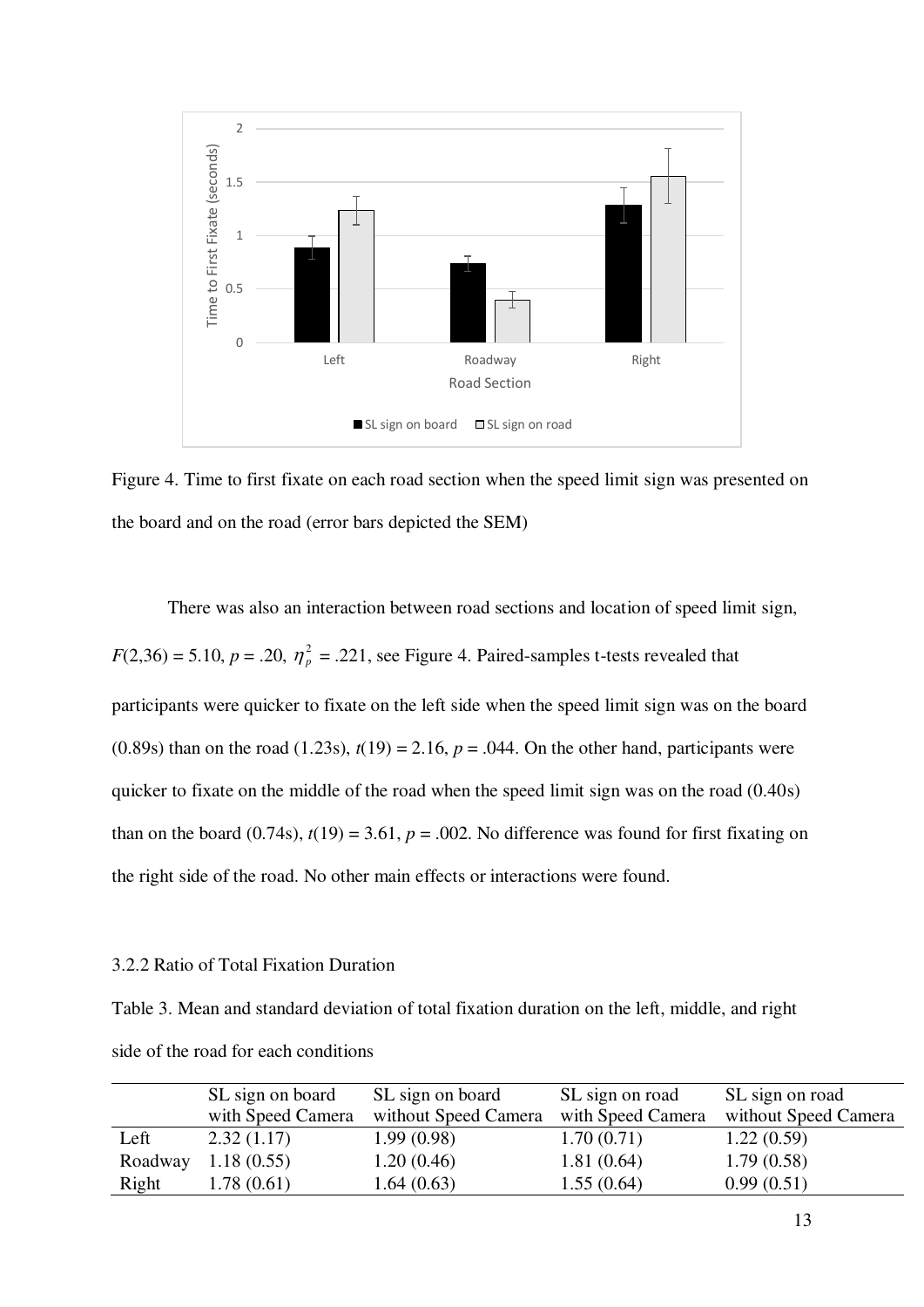We also investigated *the total fixation duration* in proportion to the area of the area of interest (Table 3). A 2 x 2 x 3 ANOVA revealed a main effect of presence of speed camera sign,  $F(1,19) = 8.19$ ,  $p = .006$ ,  $\eta_p^2 = .319$ , whereby participants showed longer ratio of fixation duration when the speed camera sign was present (1.72) as compared to without (1.47). This was qualified by an interaction between presence of speed camera sign and road section,  $F(2,38) = 4.50$ ,  $p = .018$ ,  $\eta_p^2 = .191$ , see Figure 5. Paired-samples t-tests revealed that the ratio of the total fixation duration was significantly higher on the left when the speed camera sign was present (2.01) as compared to without (1.61),  $t(19) = 3.08$ ,  $p = .006$ . Similarly on the right, the total fixation duration was significantly higher with the camera sign present (1.66) than without (1.31),  $t(19) = 2.58$ ,  $p = .018$ . No difference was found for the roadway itself.



Figure 5. Ratio of total fixation duration on each road section when speed camera sign was present and absent (error bars depict the SEM)

There was also an interaction between the location of speed limit sign and road section,  $F(2,38) = 29.29, p \le 0.001, \eta_p^2 = 0.607$ , see Figure 6. Paired-sample t-tests revealed that the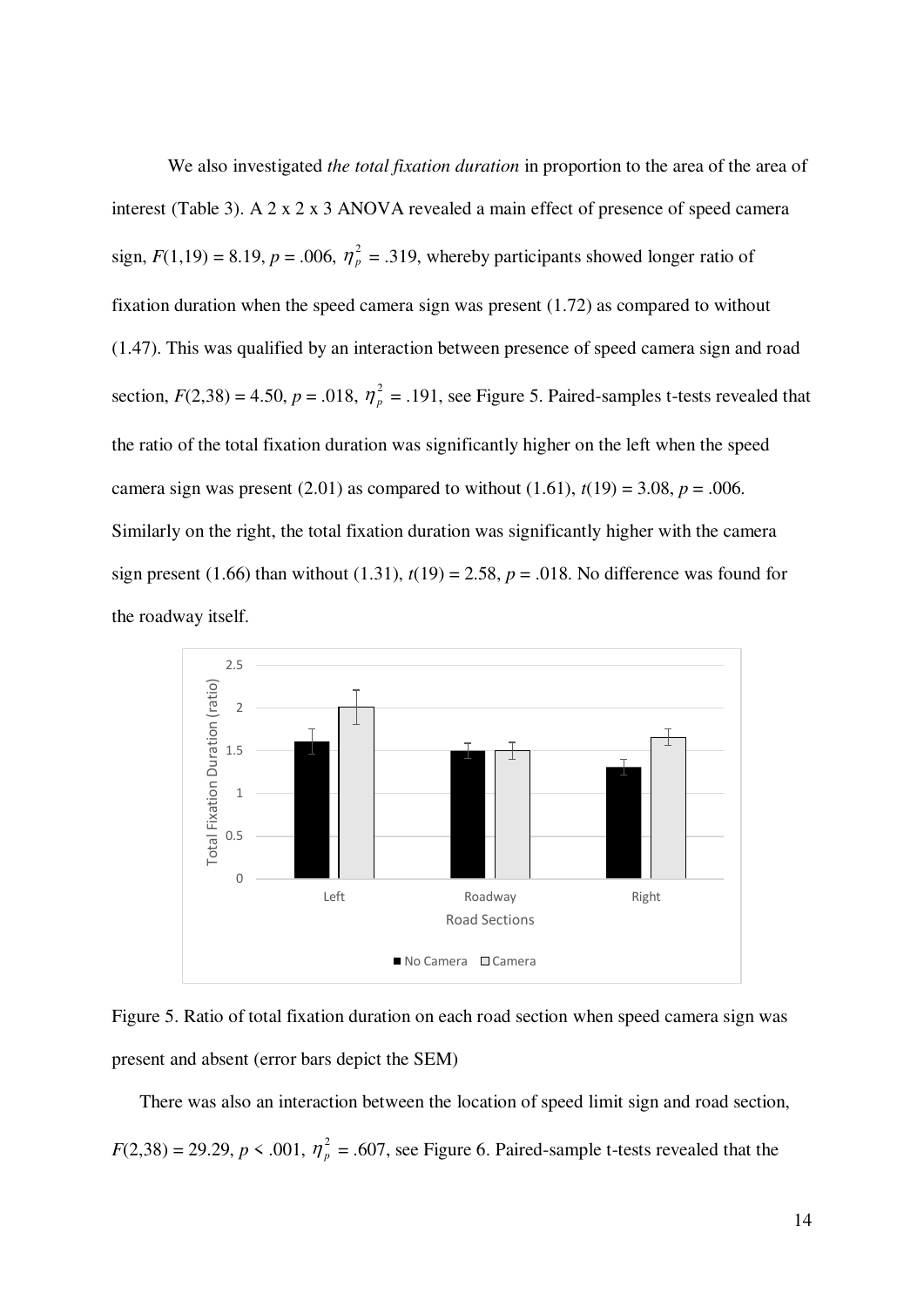ratio of total fixation duration on the left side of the road was significantly higher when the speed limit sign was located on the board (2.16) than on the road (1.46),  $t(19) = 4.33$ ,  $p \le$ .001. Similarly, the ratio of the total fixation duration on the right side of the road was significantly higher when the speed limit sign was located on the board (1.71) than on the road  $(1.27)$ ,  $t(19) = 2.81$ ,  $p = .011$ . In contrast, the ratio of total fixation duration on the roadway itself was significantly higher when the speed limit sign was located on the road (1.80) as compared to on the board (1.19),  $t(19) = 5.24$ ,  $p \le 0.001$ . There were no other main effects or interactions.



Figure 6. Ratio of total fixation duration on each road section when the speed limit sign was presented on the board and on the road (error bars depict the SEM)

# 4. Discussion

The first aim of this experiment was to investigate whether the position of the speed limit information and the presence of a speed camera sign affect drivers' judgments about the appropriate speed to drive. There was no difference in speed judgments made for varying locations of the speed limit sign. This suggests that the speed limit sign appearing in large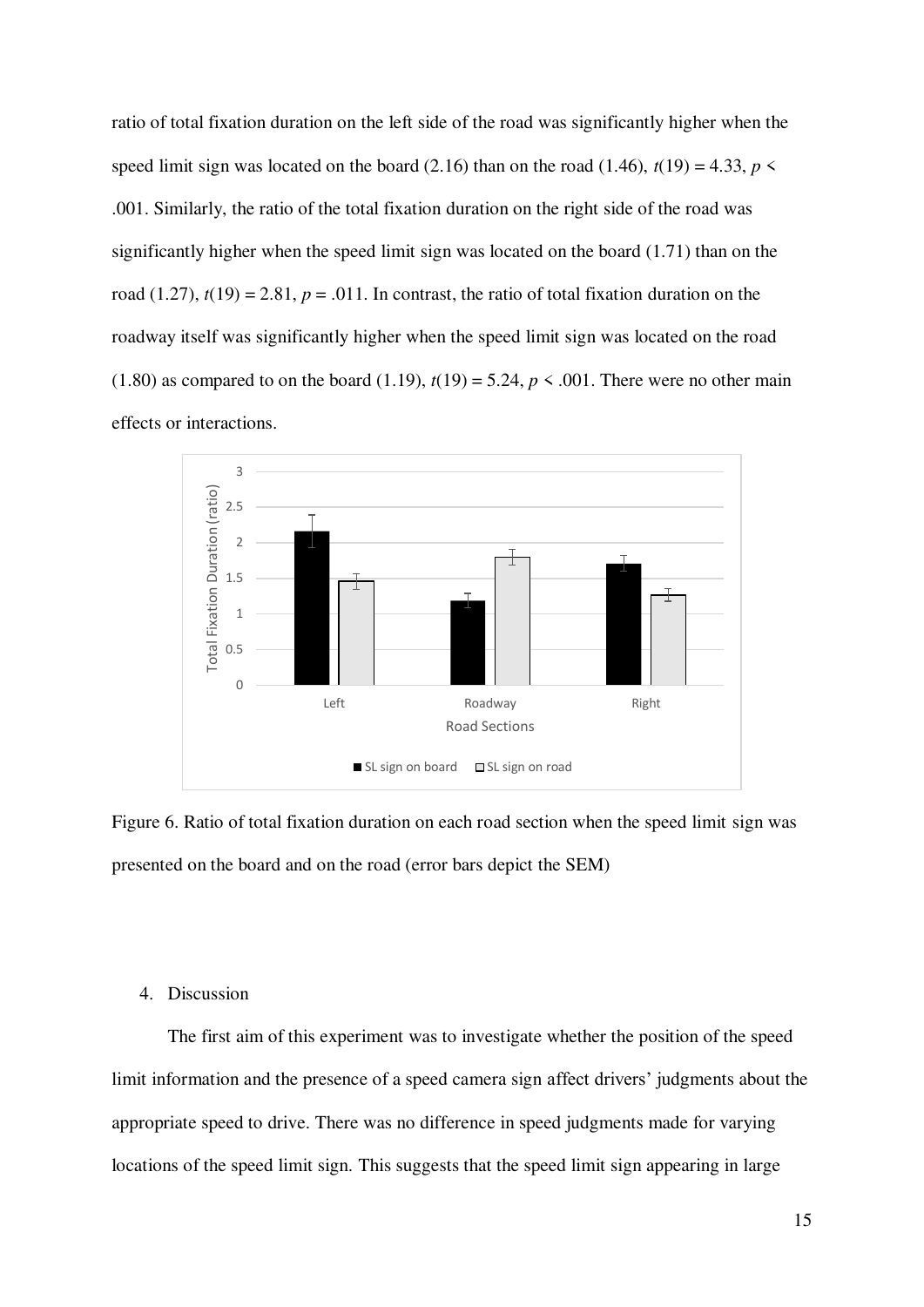print on the road did not make drivers more aware of the importance of the speed limit and adjust their judgments accordingly. However, consistent with our predictions, drivers did judge it appropriate to drive at lower speeds (and closer to the displayed speed limit) when the speed camera sign was present than when it was not. This is consistent with the speed camera being an effective intervention in many countries (Elvik, 1997; Gains et al., 2003; Keall et al., 2001) as it changes drivers' viewpoint about what is appropriate. It has previously been mentioned that one of the disadvantages of self-report surveys which ask drivers what they will do when there is a speed camera present is that drivers might not report their true driving behaviour (Blincoe et al., 2006). This study demonstrated that indicating that a speed camera might be present alters drivers' judgments in the absence of any explicit questioning.

On the other hand, although drivers judged it as appropriate to drive at a lower speed in the presence of a speed camera, they still did not comply with the displayed limit as they still selected speeds that were significantly higher in all conditions. Thus, drivers displayed a reluctance to endorse non-credible limits even in the context of speed enforcement. This adds to the body of research that suggests that credibility is critical when it comes to speed limit compliance, even with other measures in place (e.g. Goldenbeld & van Schagen, 2007; Lee et al., 2017).

It was previously suggested that risk and severity of collisions is higher when the driving speed differs greatly from the speed limit set and when there is a greater speed dispersion (e.g. Aarts & van Schagen, 2006; Soloman, 1964). When the speed limit sign was on the sign board rather than the road, the spread of responses was greater with more variable differences between the displayed speed limits and the judged speed. This seems to suggest that having the speed limit sign displayed on the road might help decrease driving speed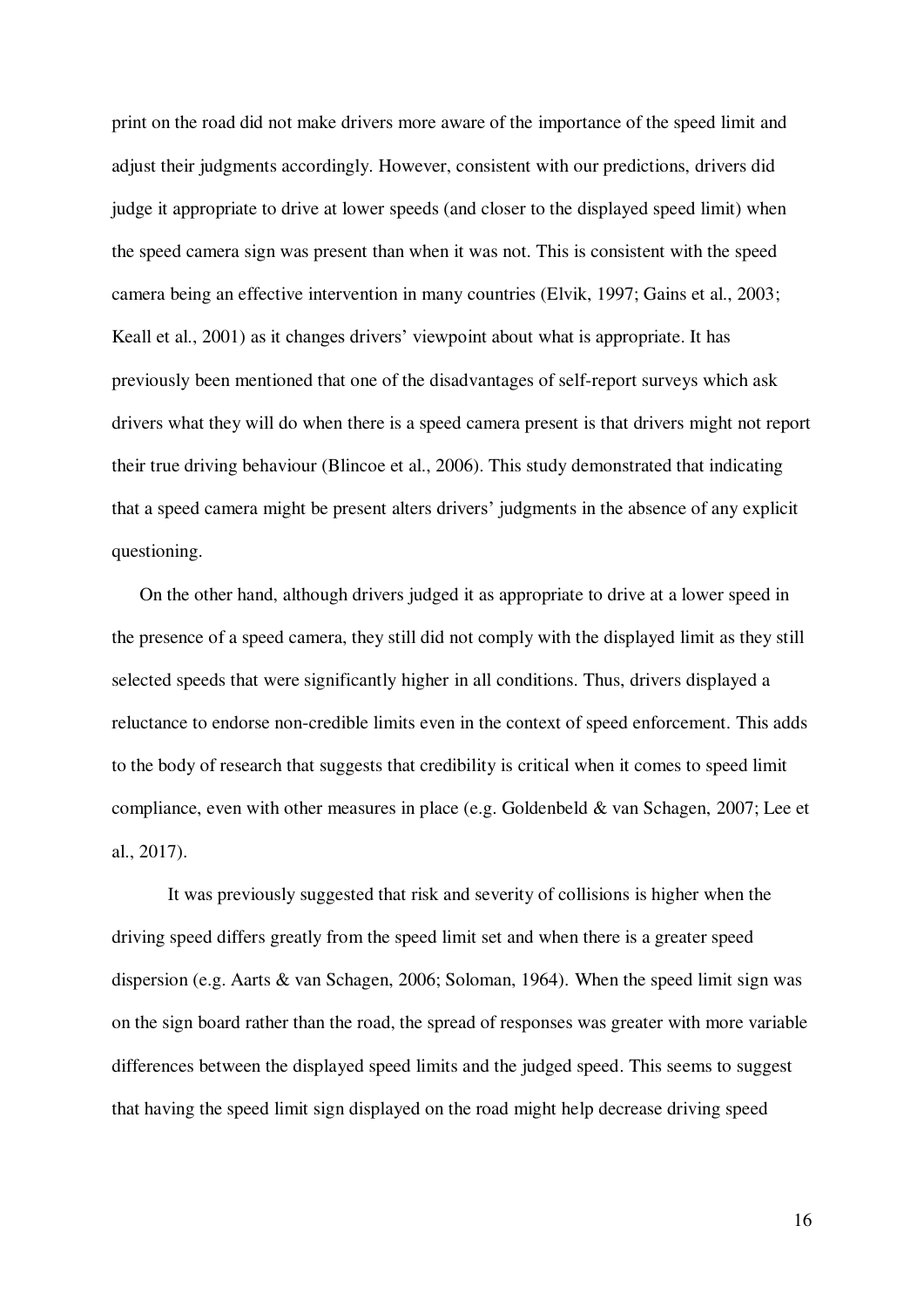dispersion. This could be an important safety measure as it is possible that those who behave at the extremes are at highest risk of collision.

 The second aim of the study was to investigate the effect of position of speed limit sign and presence of speed camera sign on drivers' eye movements while judging the appropriate speed to drive. Overall, drivers tended to first fixate on the road itself more than the two sides of the road. This is consistent with drivers' primary visual task being to monitor the road in front, although could also be because the roadway often occupied the centre of the photographs, which is where the fixation cross appeared before each photo. Notwithstanding this general tendency to first fixate on the roadway, the position of the speed limit and the presence of speed camera signs did affect which area drivers first fixated. The time to first fixate on the left side of the road was shorter if the speed limit sign was presented on the board; on the other hand, time to first fixate on the road itself was shorter if the speed limit sign was presented on the road.

There was no significant effect of the position of the speed limit sign on the time to first fixate on the right side of the road, although there was a (non-significant) numerical trend towards the time being shorter when the sign appeared on the board. The fact that there was no significant effect for the right side of the road (even though there was for the left) could be due to the fact that the speed limit sign appeared less frequently on the right hand side of the road than the left, which reduced the experimental power for this condition. The sign appeared less frequently on the right hand side to reflect the standard arrangement in Malaysia, which is that the speed limit signs usually appear on the left hand side, although they do sometimes appear on the right. Alternatively or additionally, the lack of effect could be related to the fact that the 'view to the left' affects drivers' judged speed more than the 'view to the right' for right hand drive road systems such as in Malaysia (Lee et al., 2017; see also Goldenbeld & van Schagen, 2007). Further research is needed to clarify which of these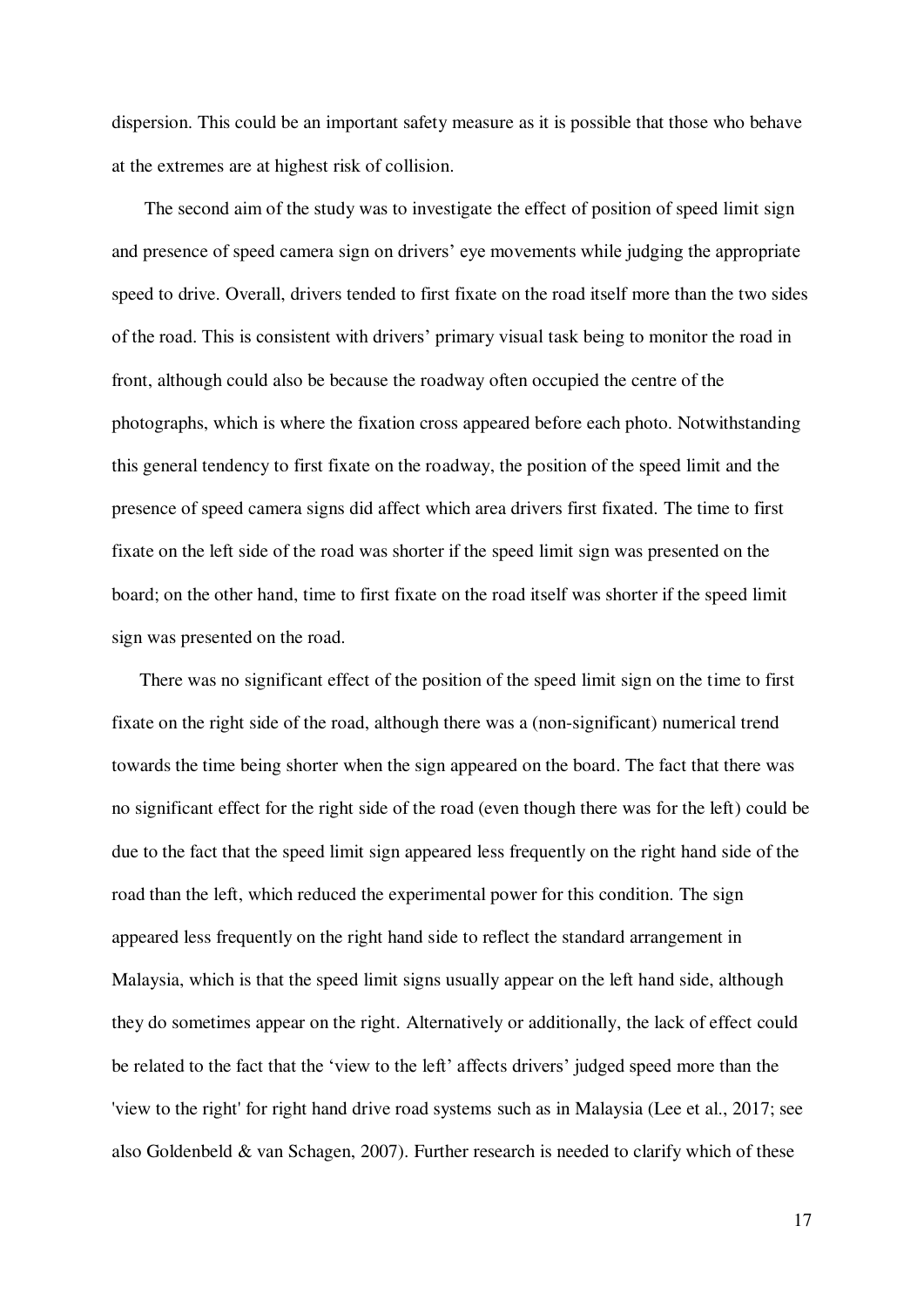explanations is correct. Overall, the findings are broadly consistent with the notion that drivers fixate earlier on the part of the road environment in which the speed limit sign appears.

Drivers spent more time fixating on the road when the speed limit appeared on the road itself than on a signboard, while they spent more time fixating on the left and right sides of the road when the speed limit sign appeared on the signboard than on the road. In other words, as predicted, drivers looked more at the general area in which the speed limit sign appeared. This raises the possibility that the position of the displayed speed limit could impact road safety indirectly through its effects on where drivers look within the environment. Given that monitoring the road and the surrounding traffic is the primary task of the driver, it might be beneficial for overall driving performance to present speed information in this location, rather than diverting drivers' attention to the road sides.

The speed camera sign also impacted drivers' looking patterns, whereby drivers looked more in total at the road environment when the speed camera sign was present than not. This appeared to be due to their spending more time looking at the sides of the road when the speed camera sign was present than absent, as looking time for the road itself was unaffected by the presence of a speed camera sign. One possible explanation for this might be that the presence of the sign made drivers seek to process the speed limit information more thoroughly; however, if this were the case, we might expect looking time to increase for all regions of the image when a speed camera is present. Alternatively, the increased looking time might just reflect the fact that drivers had to process the information in the speed camera sign as well as the speed limit to make their judgment, or could even suggest some degree of attentional capture by the speed limit sign. Both of these explanations are consistent with the fact that looking time only increased for the sides of the road, as the speed camera sign was never presented on the road itself.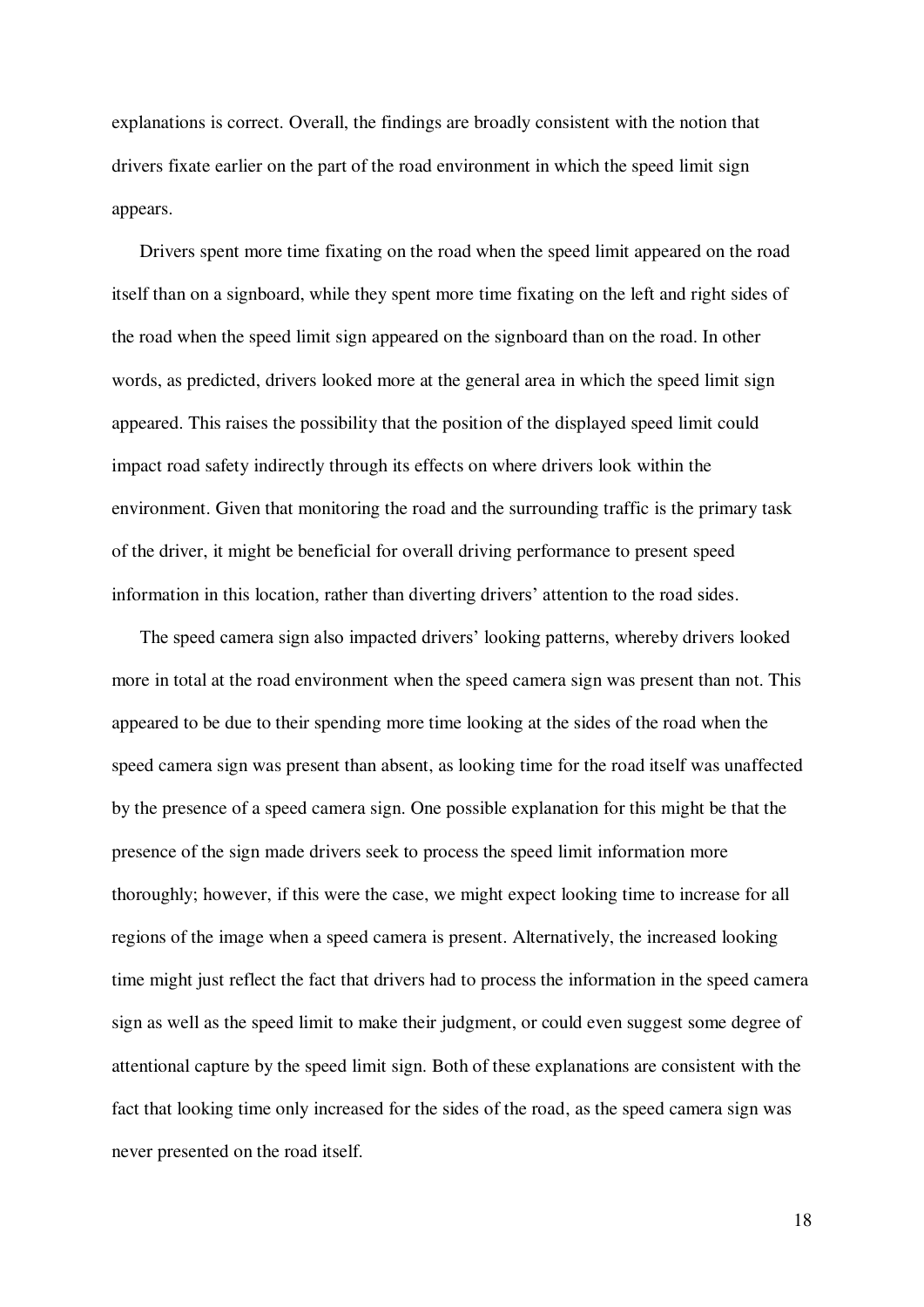Before concluding, some limitations of the research should be considered. In real world driving, the task is much more complex task than having to only judge the speed and it is certainly possible that these many additional demands of driving may systematically affect speed judgments. Moreover, in the current study there was no motion and drivers had ample time to locate and process the speed limit sign, if they wished to take it into account in their decisions. The location of the sign might potentially have more effect on judgments if a driver is moving quickly and carrying out multiple other tasks simultaneously, resulting in very limited time to spot and process the speed limit information. It is also important to note that the study focused on a relatively small but homogeneous group of young and inexperienced drivers. This group was considered to be of interest, because young road users are over-represented in the crash and fatality statistics, including in Malaysia (e.g. Abdelfatah, 2016) and are known to engage in risky, speeding behaviour (Smart et al., 2005) including in Malaysia (Teo & Gan, 2016). However it is possible that the findings may not be generalisable for the wider population of Malaysian drivers with greater levels of experience. Future studies should include a larger sample, more representative of the overall population of Malaysia. A further limitation is that the current study only considered one alternative location for the speed limit sign (painted on the road). There are other potential speed limit locations that are currently used in some countries - such as on overhead signs - that could be explored in future research to determine the optimal location.

We acknowledge that there are many other interventions which will also be successful in speed management. One example is the Intelligent Speed Adaption system (ISA) (Ghadiri et al., 2013) which has previously been shown to result in a significant reduction in driving speed in a study conducted in Malaysia, and has the potential to impact on speed throughout the entire drive rather than only certain road sections where speed cameras exist. Although 'installing speed monitoring gadgets in vehicles' is one of the strategies under one of five SPs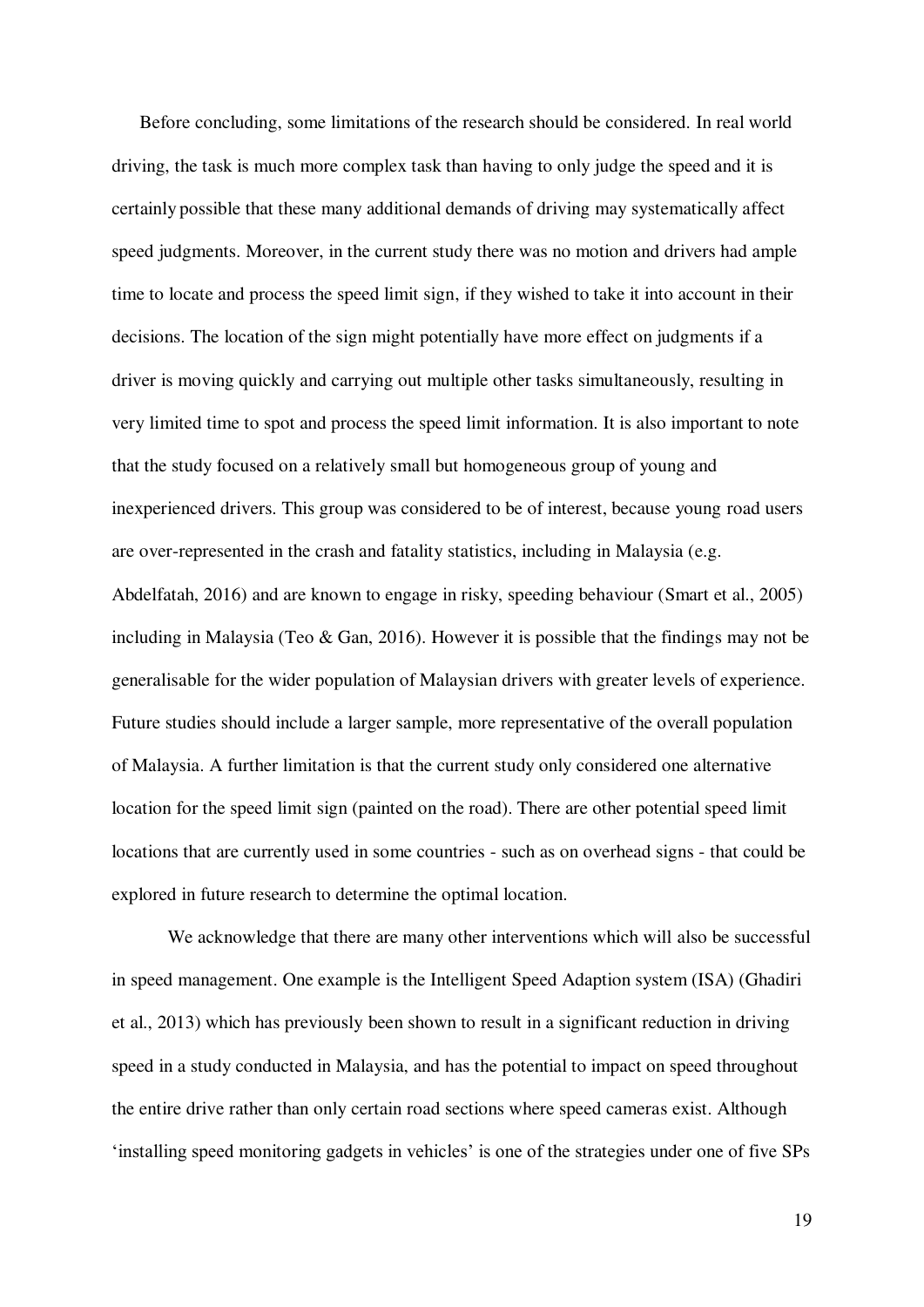'SP3 Safety Vehicles' in the Road Safety Plan of Malaysia 2014-2020, the proportion of onroad cars with the ISA system installed is not known in Malaysia. Such intelligent technology might not be widely available in on-road vehicles in developing countries, with a huge portion of old vehicles still being used. According to the Road Safety Plan of Malaysia 2014- 2020, one of the ultimate outcomes is 'UO1 - Reduction in Speed' and this has been repeated across different SPs, suggesting that it is one of the main focuses. The two midterm outcomes related to UO1 include 'MO1 - Reduction of risk associated with road engineering' (e.g. reviewing of speed limit for roads and vehicle types, implementation of speed control measures) and 'MO2 - Better trained drivers' (e.g. enhancement of current driver's training curriculum, public education and awareness campaigns, road safety education in schools). AES will also be continued as it is one of the major strategies to improve Road Safety in Malaysia, including the joint effort with enforcement personnel and relevant authorities.

In line with the strategies in Malaysia, the current study suggests that some low-cost interventions could possibly alter Malaysian drivers' judgments about the appropriate speed to drive as well as reduce the speed dispersion on the road, which in turn might lower speedrelated crashes and fatalities. These interventions might also subtly alter drivers' visual attentional strategies in ways that might be beneficial to overall road safety. Although the current study focused on Malaysian drivers, the findings may well apply to drivers from other countries and may be especially applicable in other developing countries where low-cost interventions are a particular priority. However, recent research has highlighted that drivers from different countries' perceptual and cognitive processes often seem to differ (e.g. Lee et al., 2015; 2020; Lim et al., 2012; 2013; Ventsislavova et al., 2019), presumably as a consequence of the unique nature of the driving environments to which they are exposed. Therefore, future research could directly compare performance of drivers from different countries on the task used in the current research. It could be the case, for instance, that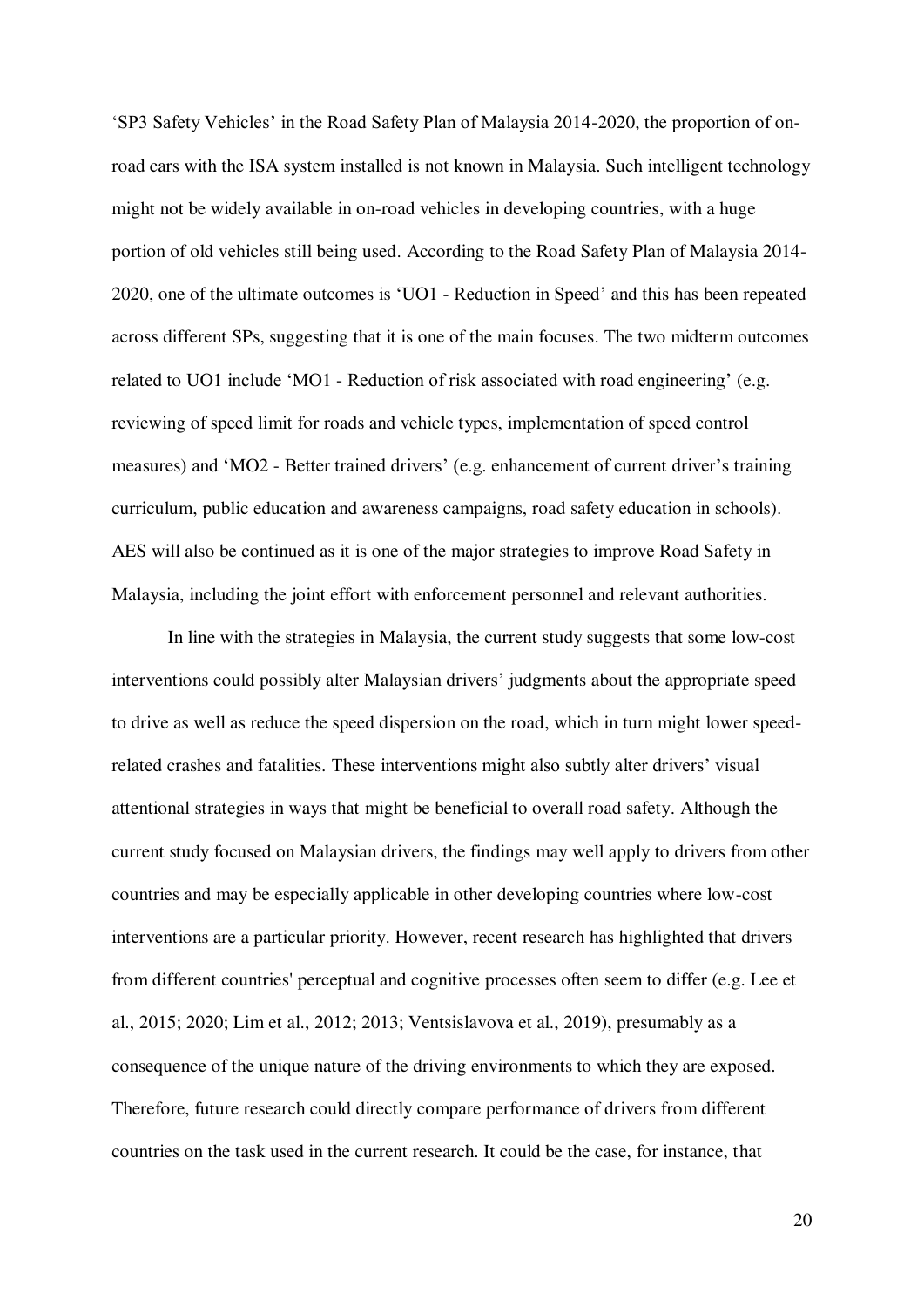drivers from "safer" driving environments, or those with higher levels of enforcement, are more likely to comply with even non-credible speed limits.

## 5. Reference

- Aarts, L., & van Schagen, I. (2006). Driving speed and the risk of road crashes: A review. *Accident, Analysis & Prevention, 38(2),* 215–224.
- Abdelfatah, A. (2016). Traffic fatality causes and trends in Malaysia. *American University of Sharjah, Massachusetts Institute of Technology*.
- Blincoe, K. M., Jones, A. P., Sauerzapf, V., & Haynes, R. (2006). Speeding drivers' attitudes and perceptions of speed cameras in rural England. *Accident, Analysis and Prevention*, 38(2), 371–378.
- Chapman, P. R., & Underwood, G. (1998). Visual search of driving situations: Danger and experience. *Perception*, *27*(8), 951-964.
- Elvik, R. (1997). Evaluations of road accident blackspot treatment: a case of the iron law of evaluation studies? *Accident, Analysis and Prevention*, *29 (2),* 191–199.
- Gains, A., Humble, R., Heydecker, B., & Robertson, S. (2003). A Cost Recovery System for Speed and Red-light Cameras: Two Year Pilot Evaluation*. Department for Transport, Road Safety Division, London.*
- Gardner, D. J., & Rockwell, T. H. (1983). Two views of motorist behavior in rural freeway construction and maintenance zones: The driver and state highway patrolman. *Human Factors, 25*, 415–424.
- Ghadiri, S. M. R., Prasetijo, J., Sadullah, A. F., Hoseinpour, M., & Sahranavard, S. (2013). Intelligent speed adaptation: Preliminary results of on-road study in Penang, Malaysia. *IATSS Research, 36(2),* 106–114.
- Goldenbeld, C., & van Schagen, I. (2007). The credibility of speed limits on 80 km/h rural roads: The effects of road and person(ality) characteristics. *Accident, Analysis &*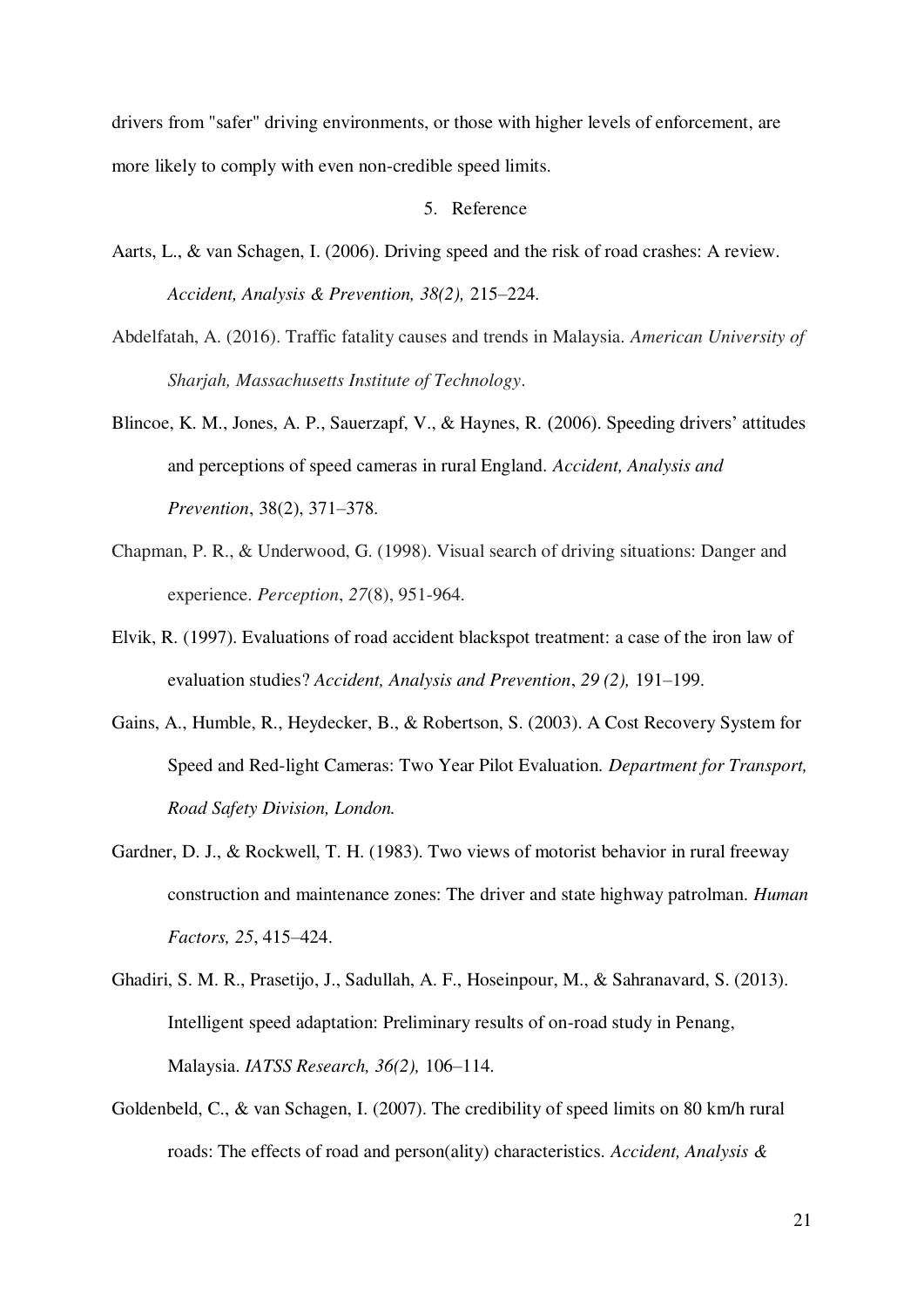*Prevention, 39(6),* 1121–1130.

IRTAD (2016). International transport forum road safety annual report. *OECD ITF, Paris.*

IRTAD (2017). International transport forum road safety annual report. *OECD ITF, Paris.* 

- Kanellaidis, G., Golias, J., & Zarifopoulos, K. (1995). A survey of drivers' attitudes toward speed limit violations. *Journal of Safety Research, 26*, 31–40.
- Keall, M.D., Povey, L.J., & Frith, W.J. (2001). The relative effectiveness of a hidden versus a visible speed camera programme. *Accident, Analysis & Prevention, 33 (2),* 277–284.
- Lee, Y. M., Chong, S. Y., Goonting, K., & Sheppard, E. (2017). The effect of speed limit credibility on drivers' speed choice. *Transportation Research Part F: Traffic*

*Psychology and Behaviour, 45*, 43–53.

- Lee, Y. M., Miller, K., Crundall, D., & Sheppard, E. (2020). Cross-cultural effects on detecting multiple sources of driving hazard: Evidence from the deceleration detection flicker test. *Transportation research part F: traffic psychology and behaviour*, *69*, 222-234.
- Lee, Y. M., Sheppard, E., & Crundall, D. (2015). Cross-cultural effects on the perception and appraisal of approaching motorcycles at junctions. *Transportation research part F: traffic psychology and behaviour*, *31*, 77-86.
- Lim, P. C., Sheppard, E., & Crundall, D. (2013). Cross-cultural effects on drivers' hazard perception. *Transportation research part F: traffic psychology and behaviour*, *21*, 194-206.
- Lim, P. C., Sheppard, E., & Crundall, D. (2014). A predictive hazard perception paradigm differentiates driving experience cross-culturally. *Transportation research part F: traffic psychology and behaviour*, *26*, 210-217.
- MIROS (2020). https://www.miros.gov.my/xs/page.php?id=499&k=speeding. Access on 2 March 2020.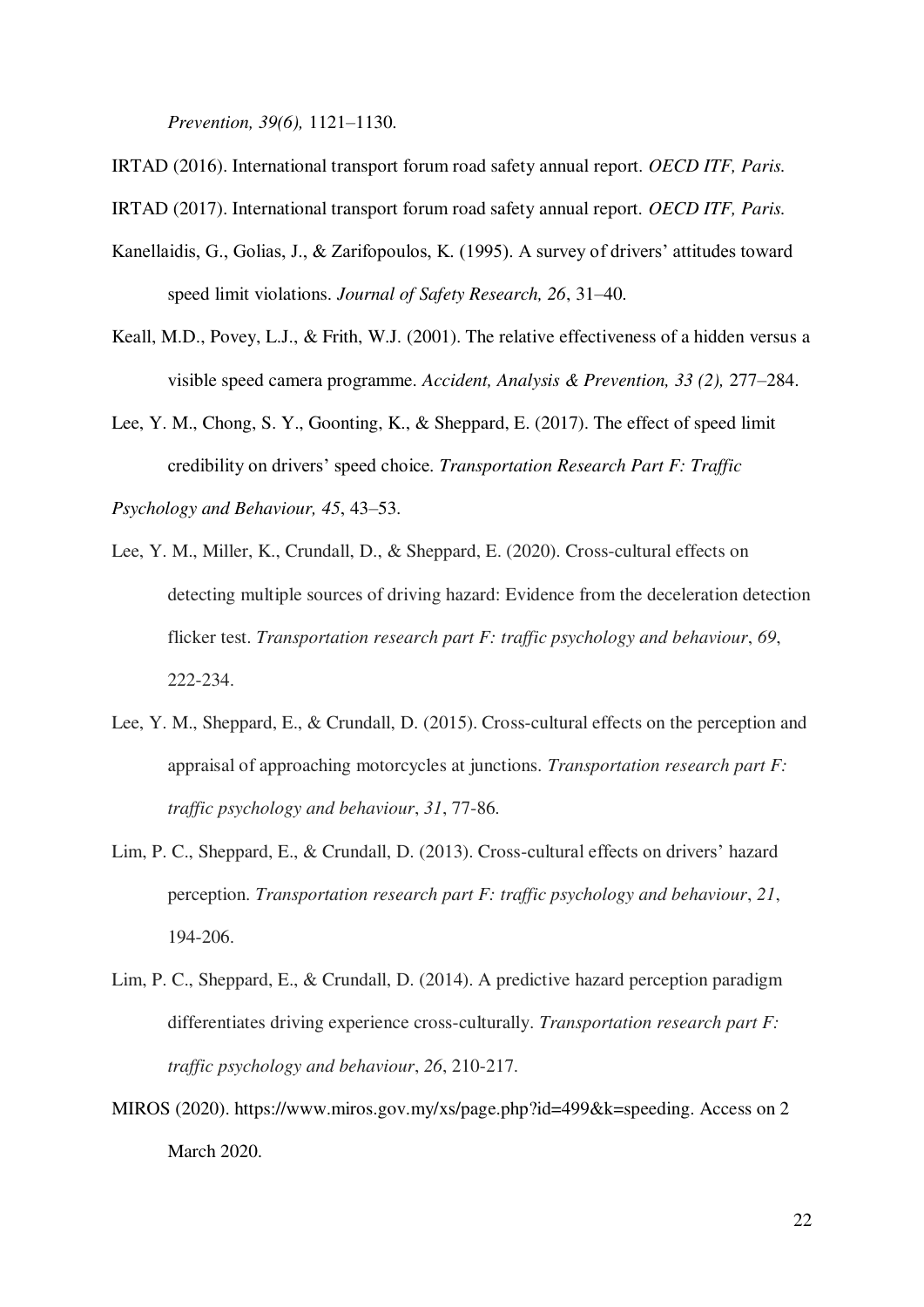- OECD/ECMT (2006). Speed management. Paris: OECD/ECMT Joint Transport Research Committee.
- Othman, (2015). Speed limits: To what extent are they obeyed? *Proceedings from Conference of ASEAN Road Safety,* 3-6 November 2015, Kuala Lumpur.
- Radalji, T. (2002) Driver speed compliance within school zones and effects of "40" painted speed limit on driver speed behaviours. *ISBN 1-876346-46-9 RS2002 Conference* [https://acrs.org.au/files/arsrpe/RS020045.PDF.](https://acrs.org.au/files/arsrpe/RS020045.PDF) Accessed on 13 March 2020.
- Rahim, S., Marjan, J., & Wong, S.V (2013). Guideline on Accident-Prone Area Identification for Automated Enforcement System (AES) MIROS report MCP No.115. https://www.miros.gov.my/xs/page.php?id=696&k=Road%20Safety%20Plan. Access on 2 March 2020.
- Road Safety Plan of Malaysia 2014-2020.

http://www.mot.gov.my/SiteCollectionDocuments/Darat/Road\_Safety\_Plan\_2014- 2020\_booklet-EN.pdf. Access on 2 March 2020.

- Robbins, C., & Chapman, P. (2019). How does drivers' visual search change as a function of experience? A systematic review and meta-analysis. *Accident Analysis & Prevention*, *132*, 105266.
- Roslan, A., Sarani, R., Hashim, H. H., & Saniran, N. (2011). Motorcycle ADSA fact sheet (Vol. 2).
- Smart, D., Sanson, A., & Vassallo, S. (2005). *In the driver's seat: Understanding young adults' driving behaviour*. Australian Institute of Family Studies.
- Solomon, D. (1964). *Accidents on main rural highways related to speed, driver, and vehicle.* Washington DC: US Department of Commerce, Bureau of Public Roads.
- Teo, H., & Gan, L. M. (2016). Speeding driving behaviour: Age and gender experimental analysis. In *MATEC Web of Conferences* (Vol. 74, p. 00030). EDP Sciences.